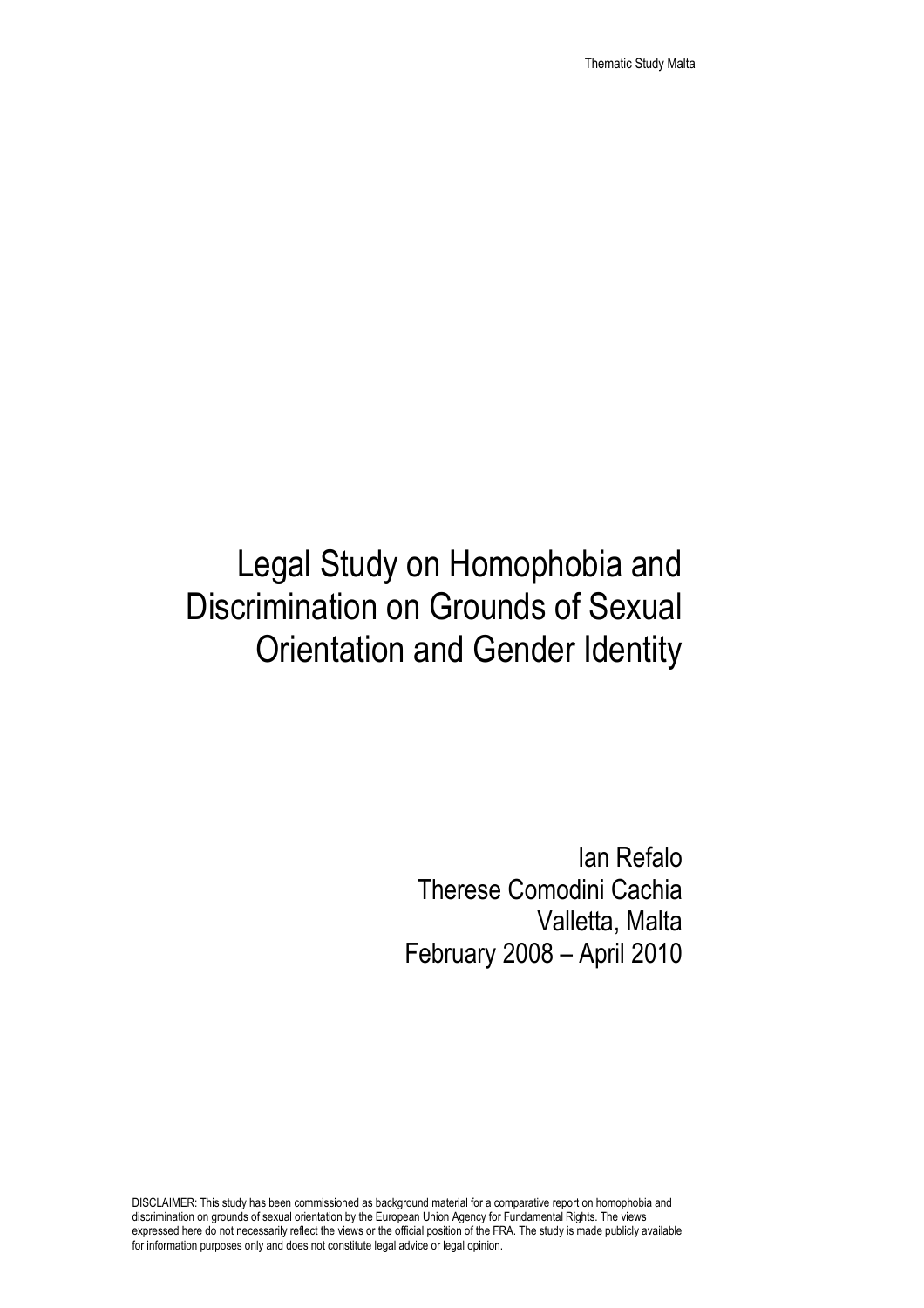# Contents

| <b>A.</b> |                                                                |  |
|-----------|----------------------------------------------------------------|--|
| <b>B.</b> |                                                                |  |
| C.        | Asylum and subsidiary protection  Error! Bookmark not defined. |  |
| D.        |                                                                |  |
| Е.        |                                                                |  |
| F.        |                                                                |  |
| G.        |                                                                |  |
| H.        |                                                                |  |
| L.        |                                                                |  |
|           |                                                                |  |
|           |                                                                |  |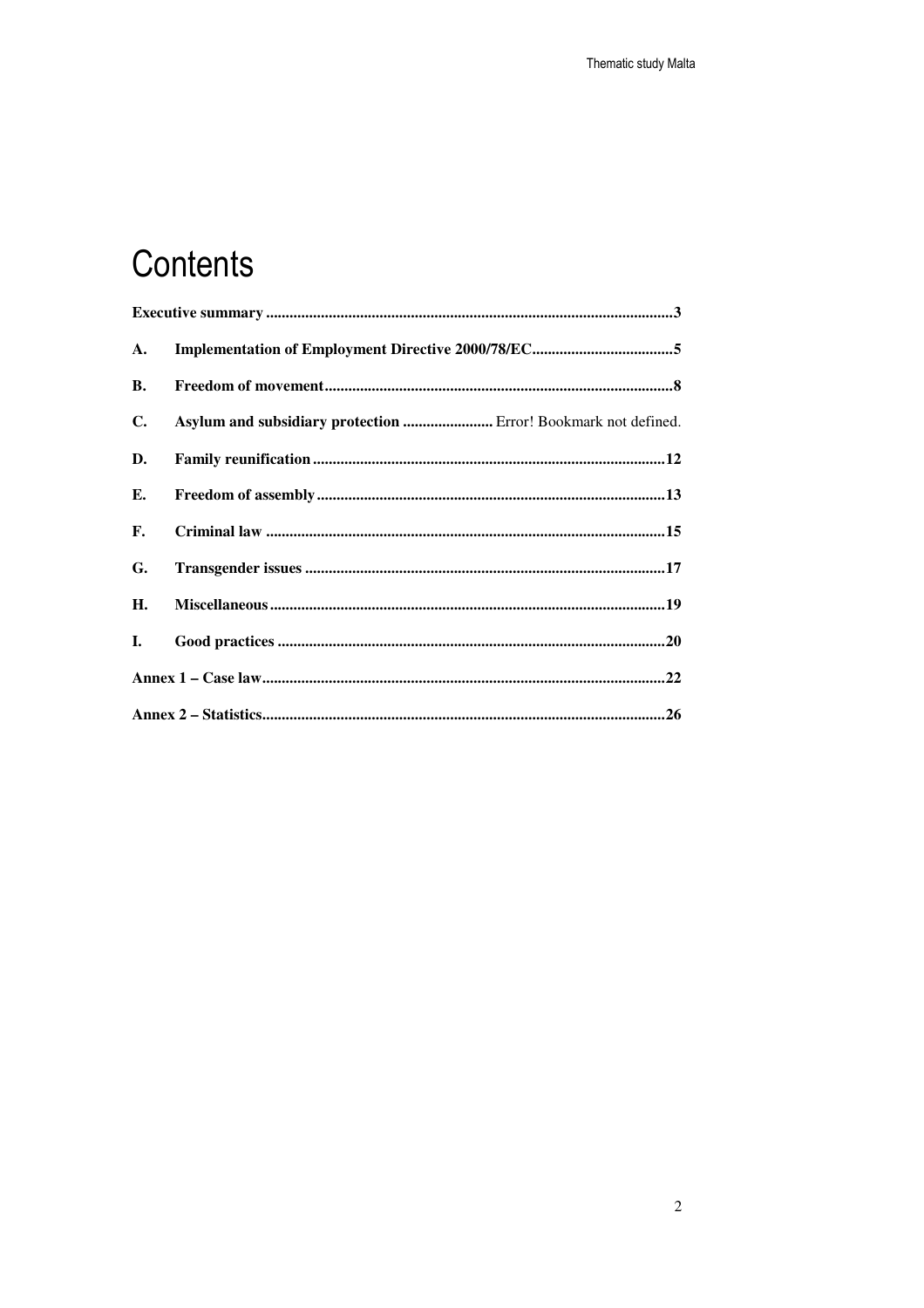## Executive summary

## Implementation of Employment Directive 2000/78/EC

The employment directive, and the relevant prohibition of discrimination on the basis of sexual orientation were incorporated into Maltese law through Legal Notice  $461$  of  $2004<sup>1</sup>$  which covers direct and indirect discrimination as well as harassment in all spheres related to employment including training and promotions. The same legal notice grants powers over such cases to both the Industrial Tribunal and civil courts.

### Freedom of movement

Same-sex partnerships, whether in the form of marriage or of registered partnerships, are not allowed or recognised under Maltese law. The [Marriage  $[Act]^2$  does not define 'marriage', yet marriage has always been understood under the public policy of Malta to be the permanent union of man and woman for life. This is,an understanding upheld by our courts and which excludes the possibility of same-sex partnerships under Maltese law. To date, proceedings for the recognition of same-sex marriages or partnerships have not been brought before the domestic courts. This legal position has an impact on the treatment of LGBT persons on a number of issues related to freedom of movement.

## Asylum and subsidiary protection

Maltese law provides for the granting of asylum or refugee status to persons in accordance with the 1951 UN Convention Relating to the Status of Refugees and its 1967 Protocol<sup>3</sup>. It is noteworthy that according to Article 18 $(d)(iii)$  of Legal Notice 243 of 3 October 2008, "a particular social group might include a group based on a common characteristic or sexual orientation".

<sup>1</sup> Malta/LN 461/2004 2

Chapter 255 of the Laws of Malta

<sup>3</sup> Chapter 420 of The Laws of Malta, Refugees Act, ACT XX of 2000, as amended by Act VIII of 2004 and Legal Notice 40 of 2005.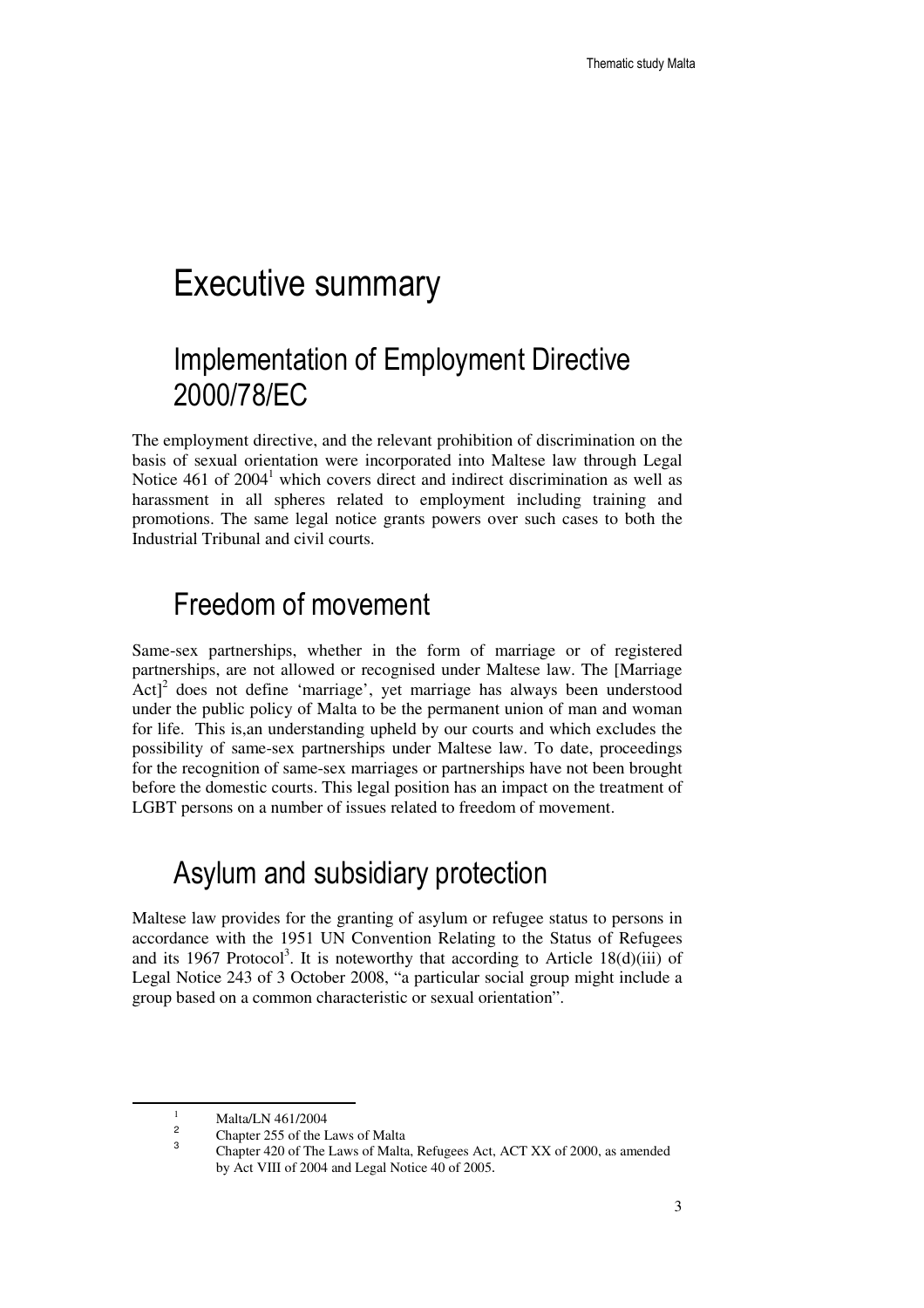### Family reunification

Maltese law and case-law does not provide in any way for the family reunification of same-sex spouses or of unmarried partners. Domestic law requires a formal family connection founded either in consanguinity or marriage. However, unofficial information indicates that same sex partnerships registered outside Malta are at times recognised for purposes of immigration where both persons are EU citizens and where they show the existence of a 'durable relationship'.

### Freedom of assembly

Freedom of assembly is protected both under the [Constitution] of Malta<sup>4</sup>, and also under the [European Convention  $Act^5$ ]. There is no report of any limitation or prohibition that may have been imposed on the organisation of public events by LGBT persons who are predominantly represented in Malta by an NGO named [Malta Gay Rights Movement (MGRM)]. A Gay Pride March has been organised by the MGRM since 2004 without any report of public harassment or opposition to this even if the culture's reception of this event is one of tolerance rather than acceptance as equal.

### Hate speech and criminal law

The [Criminal Code<sup>6</sup>] does not in any manner refer to hate speech, neither in general nor with particular reference to homophobia. The provisions related to incitement to hatred are restricted and do not cover sexual orientation, On the other hand, the [Press  $Act^7$ ] does protect from insult, threats or exposing a person to hatred on the ground of 'sex'. It is questionable whether the term 'sex' as here used would be taken to include sexual orientation.

## Transgender issues

The particular situation of transgender people was not considered under Maltese law until 2004, but courts have often identified a violation of the right to respect for private life in this regard. The adoption by the Parliament of Malta of Act XVIII of 2004 contributed to establishing a procedure for the rectification of acts of birth, and consequently of other official personal documentation, to

-

<sup>4</sup> Chapter 1 of the Laws of Malta 5

Chapter 319 of the Laws of Malta

<sup>6</sup> Chapter 9 of the Laws of Malta 7

Chapter 248 of the Laws of Malta, section 6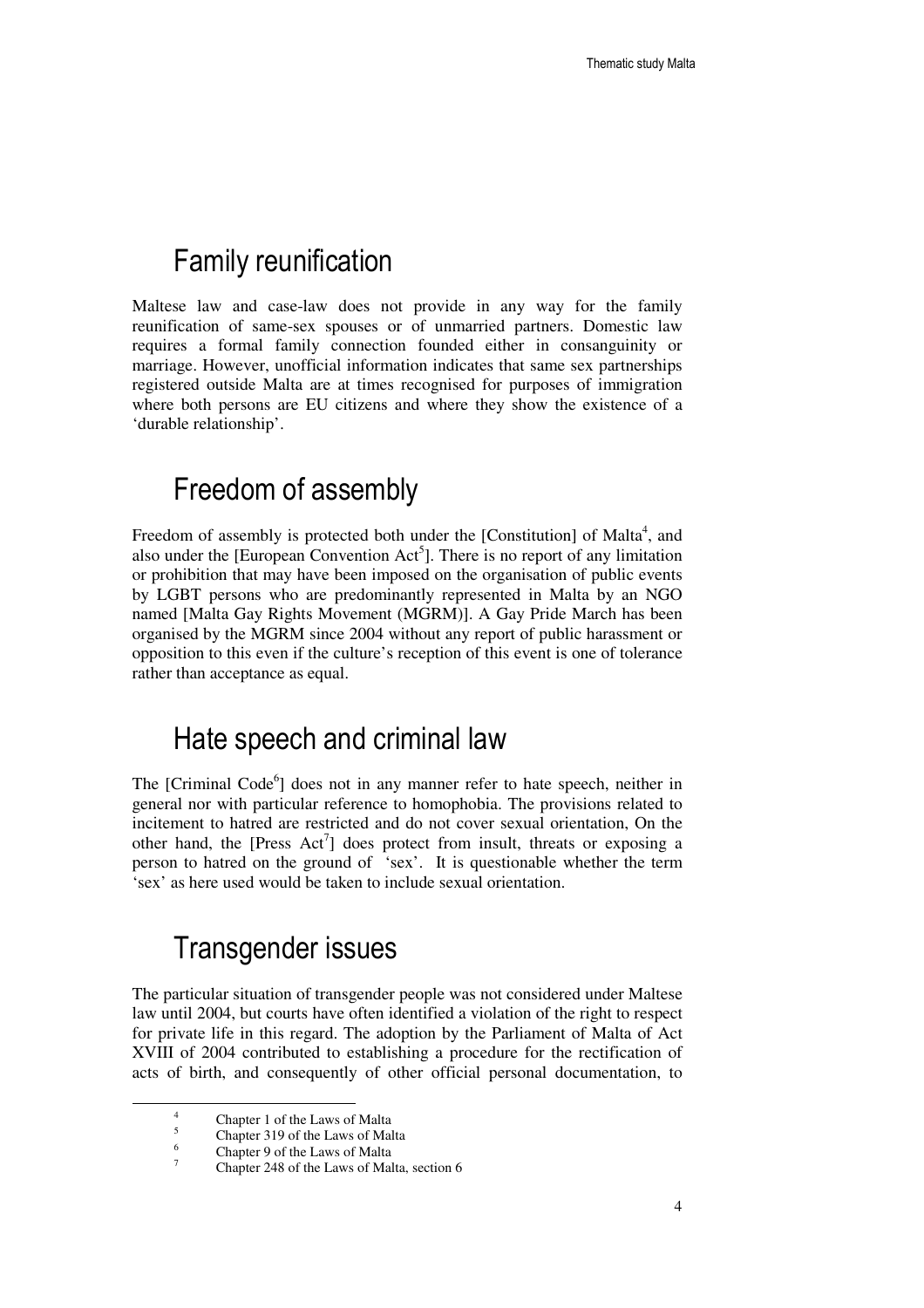reflect gender reassignment. In 2007, a court held that the union between a transsexual and her male partner did not violate any provision of the Marriage Act and they consequently had the right to marry in Malta. This however was the decision of the court of first instance and an appeal was entered by the Director of Public Registry from this judgment.<sup>8</sup>. Maltese courts have called upon the State to set up a formal procedure allowing the change in legal status.

### **Miscellaneous**

Issues related to services such as housing, life insurance, banking facilities such as mortgages, social protection and taxation also require consideration to ensure a more holistic approach in the eradication of homophobia.

## Good practices

Good practices found in Malta are not legal in nature but represent initiatives to promote the non-discrimination of LGBTs. One good practice that may be seen as related to the legal aspects of non-discrimination on the ground of sexual orientation is the policy paper on the position of LGBTs within employment that has been published by the General Workers Union.<sup>9</sup>

# A. Implementation of Employment Directive 2000/78/EC

The Employment and Industrial Relations Act  $2002<sup>10</sup>$  in its definition of discriminatory treatment, does not include discrimination on grounds of sexual orientation although it does mention other grounds such as sex and disability.

Subsequently, Legal Notice  $461$  of  $2004<sup>11</sup>$  was published in order to implement Council Directive 2000/78/EC and introduced the principle of equal treatment in relation to employment in order to combat discriminatory treatment on the grounds of among others, sexual orientation. Discriminatory treatment is defined as any distinction, exclusion, restriction or difference in treatment,

<sup>8</sup> This was reported in the media, however the judgment is not readily available as the name of the applicant has been kept unpublished.

 $\overline{Q}$  $\frac{www.gwu.org.mt}{10}$ 

<sup>&</sup>lt;sup>10</sup> Chapter 452 of the laws of Malta, section 2<sup>11</sup>

<sup>11</sup> http://docs.justice.gov.mt/lom/Legislation/English/SubLeg/452/95.pdf - visited on the 15<sup>th</sup> February 2008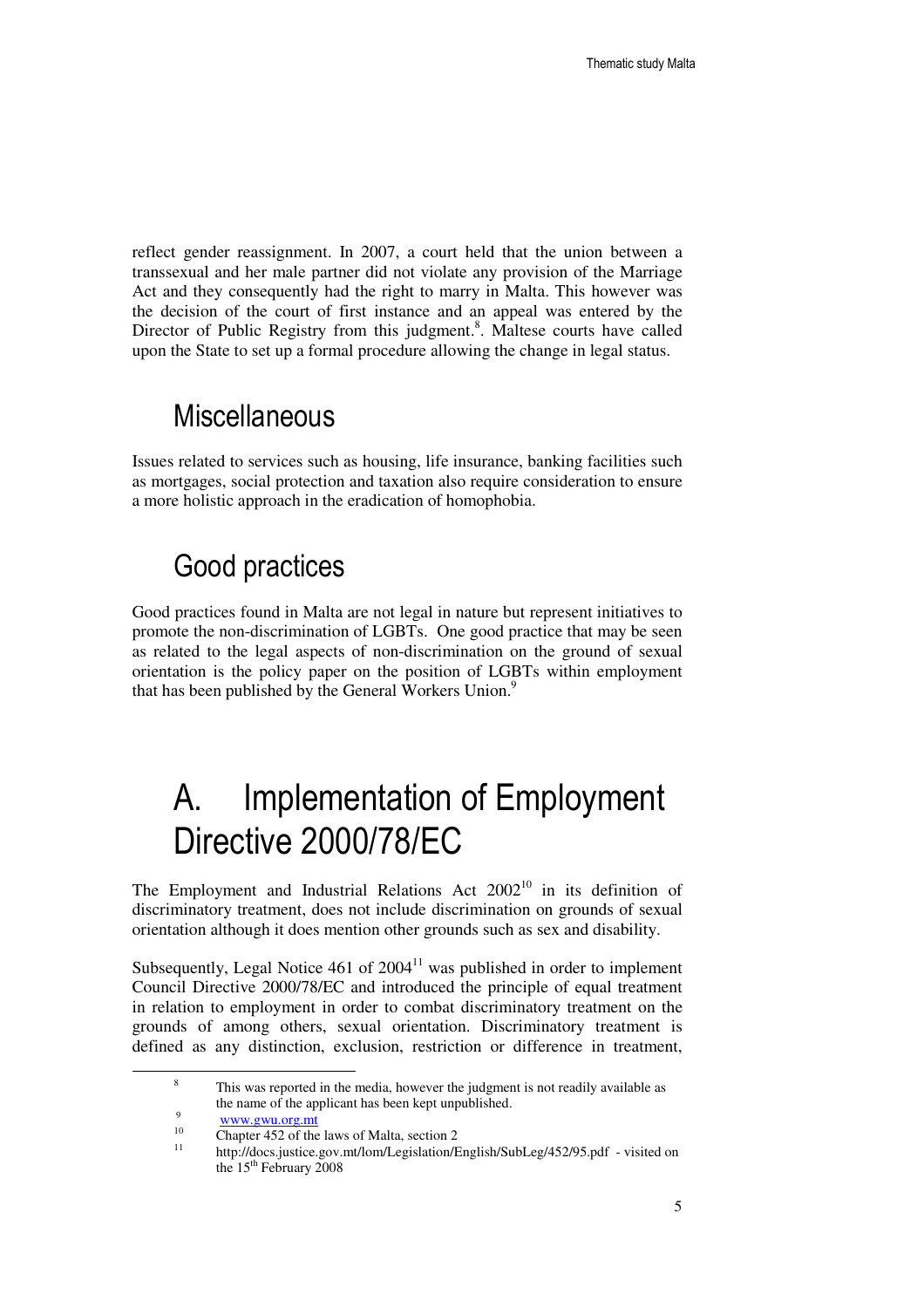whether direct or indirect which is not justifiable in a democratic society and includes harassment.

The regulations cover conditions for access to employment, including advertising of opportunities for employment, selection criteria and recruitment conditions, whatever the branch of activity and at all levels of the professional hierarchy, including promotions. Employment covers contracts of service and apprenticeships, as well as the process of recruitment or training of any person with a view to engagement in employment, and in regard to a person already in employment, includes also a promotion to a higher grade or engagement in a different class of employment or appointment to an office or post. They also cover access to all types and to all levels of vocational guidance, vocational training, advanced vocational training and retraining; employment and conditions of employment, including remuneration and dismissals; membership of, and involvement in, any organisation of employees and employers, or any organisation whose members carry on a particular profession, including the benefits provided for by such organisations.

The law gives jurisdiction to the Industrial Tribunal established under the Employment and Industrial Relations Act  $2002^{12}$  to consider allegations of discriminatory treatment at the workplace. The Tribunal is competent to consider allegations of discriminatory treatment on any basis including that of sexual orientation. On the other hand, allegations of discriminatory treatment in employment may also be brought before the civil courts within four months from the treatment being complained of.<sup>13</sup> It is within the discretion of the complainant as to which of these two proceedings to initiate.

Both the Industrial Tribunal and the civil court have the competence to order that the discriminatory treatment is stopped and to order the payment of damages. It is not possible to locate statistics in this respect since none are available from the mentioned bodies. The Industrial Tribunal has been contacted for such statistics, however while being informed that no such statistics are held we were informed that so far only one case has been presented on an allegation of discriminatory treatment on the basis of sexual orientation and that this case is still pending.

When discriminatory treatment is alleged and the complaint has opted to proceed by seeking redress from the Department of Industrial and Employment Relations and subsequently through the Industrial Tribunal, either the person making the allegation or the officer responsible for employment and industrial relations have the right to send a written notification to the employer against whom the allegation is made, regarding the alleged discriminatory treatment. The notification must contain any relevant details and must request a reply. On receiving such notification, the recipient must submit a written reply within ten working days from the date of receipt of such notification, giving the recipient's

<sup>&</sup>lt;sup>12</sup> Chapter 452 of the laws of Malta

<sup>13</sup> Equal Treatment in Employment Regulations, Subsidiary Legislation 452.95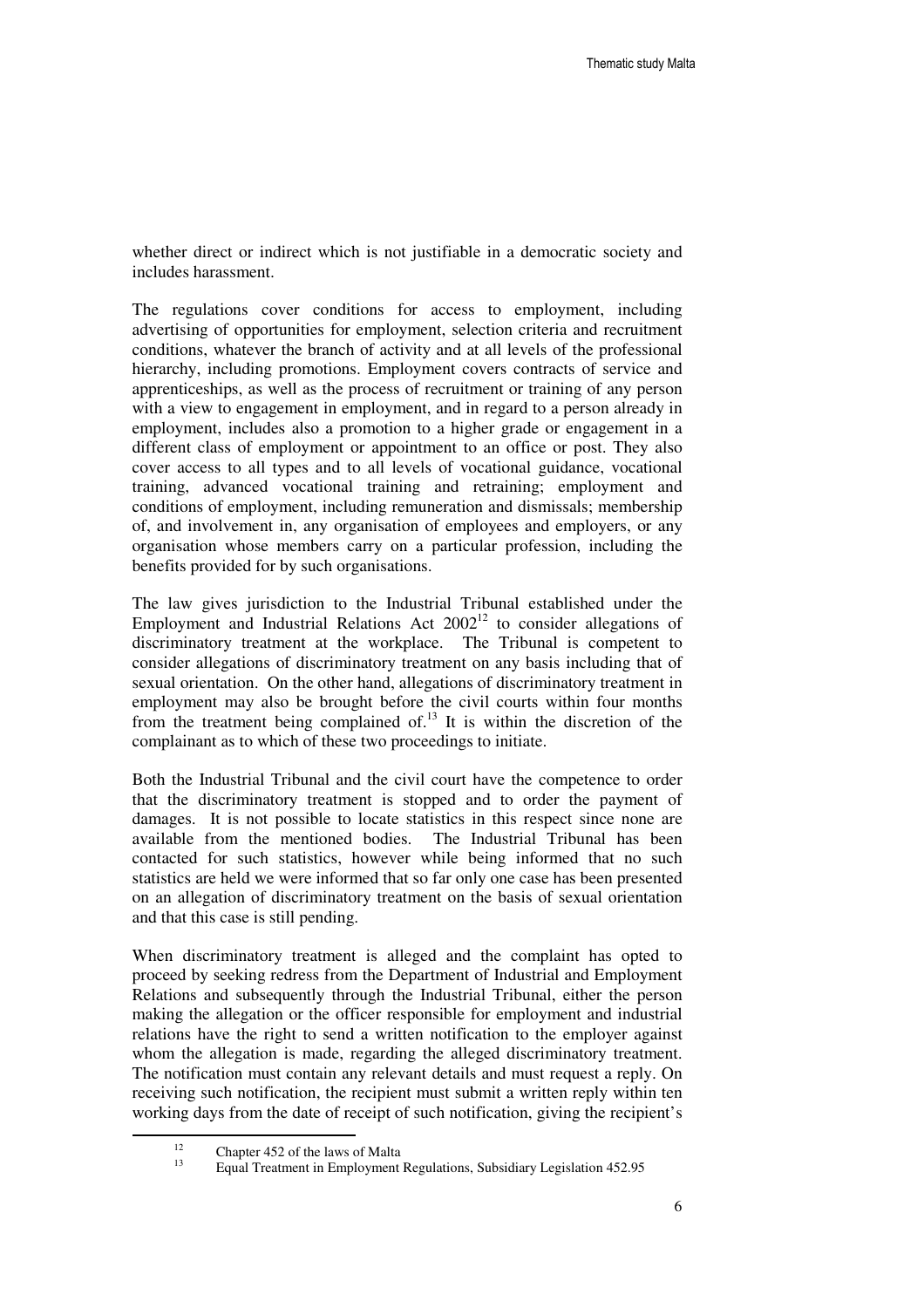version of events and any grounds for disputing the allegations, as well as an explanation of any relevant procedures adopted by the recipient to prevent discriminatory treatment. Such a reply is not needed if, on the date that such a request was made, proceedings had already been initiated on the matter before the Industrial Tribunal or other court<sup>14</sup>.

The above-mentioned correspondence is admissible in proceedings brought before the Industrial Tribunal or other court, and if it appears to the Tribunal or court that the respondent deliberately, and without reasonable excuse, omitted to reply within ten working days of the date of receipt of such notification or that his/her reply was evasive or equivocal, the Tribunal or court may draw any inference from that fact that it considers just and equitable to draw, including an inference that s/he has committed an unlawful act.

When a person claims to have been subjected to discriminatory treatment in relation to his/her employment, on the grounds of sexual orientation, such a person may within four months of the alleged breach, refer the matter to the Industrial Tribunal for redress. The latter may take measures such as cancelling a contract of service, or any clause in a contract or collective agreement which is discriminatory, and may order the payment of reasonable sums of money to the aggrieved party<sup>15</sup>.

Where the complainant has opted to proceed before the civil courts, he/she must institute proceedings within four months of the alleged breach and may request the court to order the defendant to desist from such unlawful act and, where applicable, to order the payment of compensation for such damage suffered through such unlawful act<sup>16</sup>.

In the above-mentioned proceedings, both proceedings before the Industrial Tribunal and before the court of a civil jurisdiction, it is sufficient for the claimant to present certain facts leading to a presumption that he/she suffered discriminatory treatment and it shall become incumbent on the defendant to prove that the treatment complained of did not constitute discrimination, failing which, the Tribunal or court shall uphold the complaint of the claimant.

Any associations, organisations or other legal entities who have a legitimate interest in ensuring that these regulations are complied with, may act either on behalf or in support of the complainant, with his or her approval, in any judicial or administrative procedure.<sup>17</sup>

The regulations impose a duty upon the employer as well as organisations concerned, to inform their employees or members of the organisation of

<sup>14</sup> Legal Notice 461 of 2004, Article 9 15

Legal Notice 461 of 2004 Article 10(1) 16

<sup>&</sup>lt;sup>16</sup> Legal Notice 461 of 2004 Article 10(2)

Legal Notice 461 of 2004 Article 11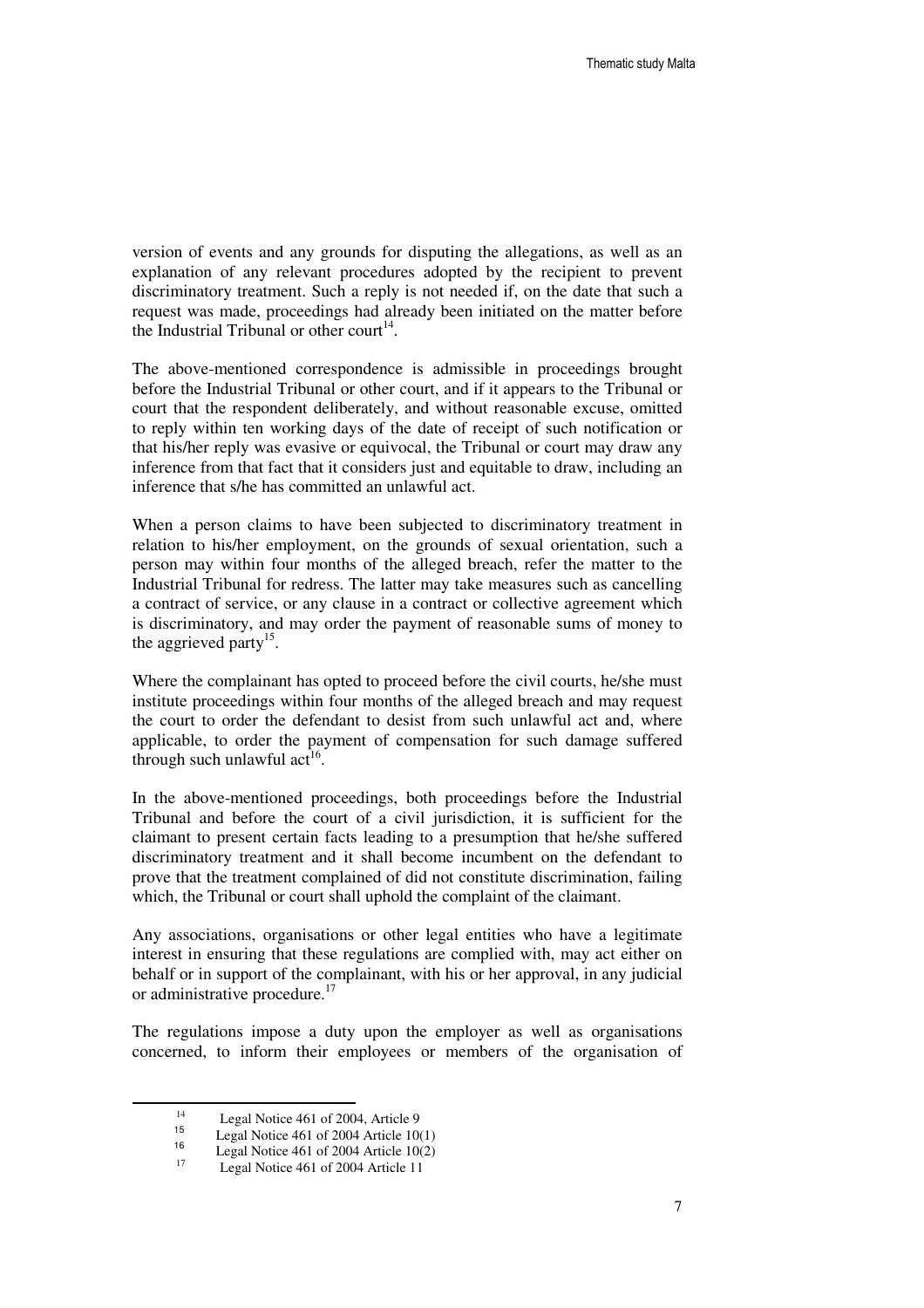provisions and measures which are taken or put in place with respect to discriminatory behaviour.<sup>18</sup>

Another legal area that may be considered within the ambit of this report is the prohibition of discrimination on the basis of sexual orientation in fields other than employment but which are still important in one's life as a dignified individual. These include access to housing, life and health insurance, granting of home loans and mortgages, and legal provisions related to taxation and social protection schemes.

Till only a few months ago, registration of NGOs was not an issue in Malta and there was no system for registration. This has only come into effect in December 2007 with the enactment of the Voluntary Organisations Act.<sup>19</sup> It seems that about three hundred NGOs have so far registered yet this is only an indication given by the list of NGOs indicated on the website of the Ministry for Education, Employment and the Family<sup>20</sup>. The main Non Governmental Organisation established in Malta that actually engages in the area of discrimination on the ground of sexual orientation is the Malta Gay Rights Movement (MGRM). This NGO works exclusively in this field and is very active in projects related to LGBT persons. $^{21}$ 

## B. Freedom of movement

As a Member State of the European Union and party to the Schengen Agreement, Malta is obliged, in terms of Directive 2004/38/EC, to grant rights of entry, residence and movement to EU citizens and to third country nationals given the right of entry or residence in any Member State. Family members of these persons are then granted the right to enter in Malta under certain conditions.

In Malta, same-sex partners are not traditionally considered family members. Indeed, in a parliamentary debate in  $2001^{22}$  it was declared that:

'There is no intention to give recognition to this type of marriage [same-sex] in Malta and this since it is incompatible with the Marriage Act in Malta that allows marriage only between persons of the opposite sex.'

<sup>&</sup>lt;sup>18</sup> Legal Notice 461 of 2004 Article 12

<sup>19</sup> Chapter 492 of the Laws of Malta

<sup>20</sup> http://www.msp.gov.mt/services/subpages/content.asp?id=2074

<sup>21</sup> Another group that is sometimes mentioned is the DRACHMA group, being a Christian LGBT organisation. http://drachmalgbt.blogspot.com/search/label/Informational

Parliamentary Debates, Sitting Number 487 (23.01.2001) Answer to Parliamentary Question given by Hon. Dr T. Borg, Minister for Justice and the Interior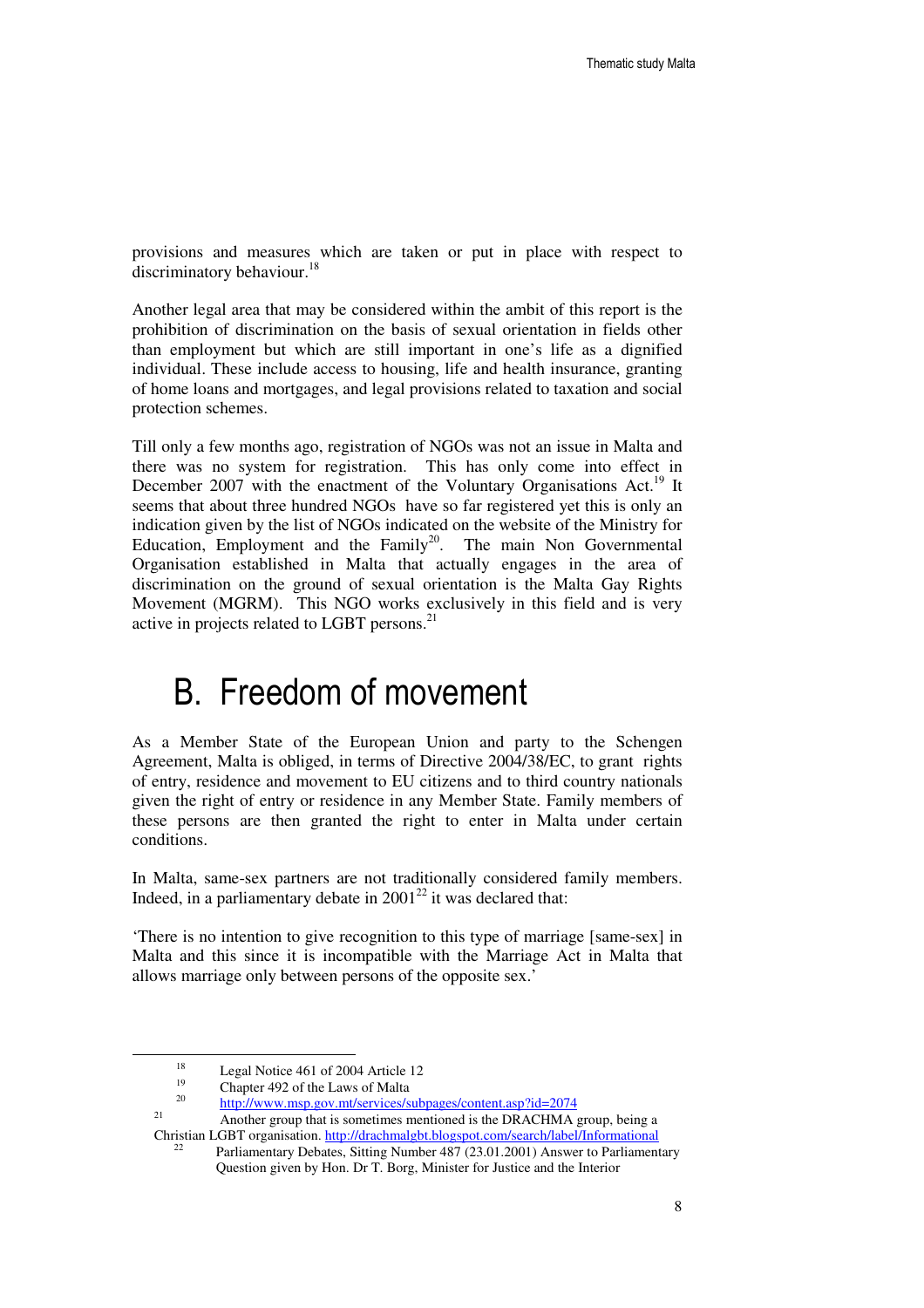There has been no formal change in this position since then. For a better understanding of this situation, it is best also to give a summary of the position in Malta in relation to the recognition of same-sex partnerships.

The Marriage  $Act^{23}$  does not define 'marriage', yet marriage has always been understood in Malta to be the permanent union of man and woman for life. Against this background therefore it can be anticipated that the courts of Malta would probably not recognise a same-sex marriage or partnership.

This conclusion is based on the definition of marriage that the courts have adopted in case law, which does not relate to the recognition of same-sex marriages. To date, proceedings for recognition of same-sex marriages or partnerships have not been brought before the domestic courts. Such nonrecognition of same-sex partnerships may be considered to constitute discrimination.

In so far as Directive 2004/38/EC is concerned, the situation pertaining to Malta and to its citizens may thus be summarised as follows.

LGBT partners of EU citizens who are themselves EU citizens are themselves given an automatic and full right of free movement into the country, including the right to enter, reside and work as a consequence of their own citizenship of an EU Member State rather than on the basis of their relationship, partnership or marriage. In this case, therefore, the Department of Immigration may refuse to recognise a partner of an LGBT person who already enjoys free movement in Malta for example for reasons of employment. In this case, the 'partner' would only be given movement on the basis of his/her EU citizenship rather than on the basis of his/her relationship. This right would then extend to their dependants (that is children under the age of 21 and parents or grandparents wholly maintained by them).

Yet it has been unofficially said that partners in a same-sex union are recognised as such for purposes of immigration if both persons are EU citizens. At times, however, they are required to prove that there exists between them a 'durable relationship'. This may be shown by the presentation of for example documentation indicating joint residence. However, where one is speaking of a couple in a same-sex union where one of the couple is Maltese, it seems that the non Maltese partner would not obtain movement and residence in Malta on the basis of their relationship, but only on the basis of his/her EU citizenship where this exists. This position seems to be the result of an unwritten policy.

The same cannot be said of persons who do not themselves (through their nationality of an EU Member State) have the right to freedom of movement into Malta. LGBT partners who are not EU citizens will not be able to benefit as a

 $\overline{a}$ 

23

Chapter 255 of the Laws of Malta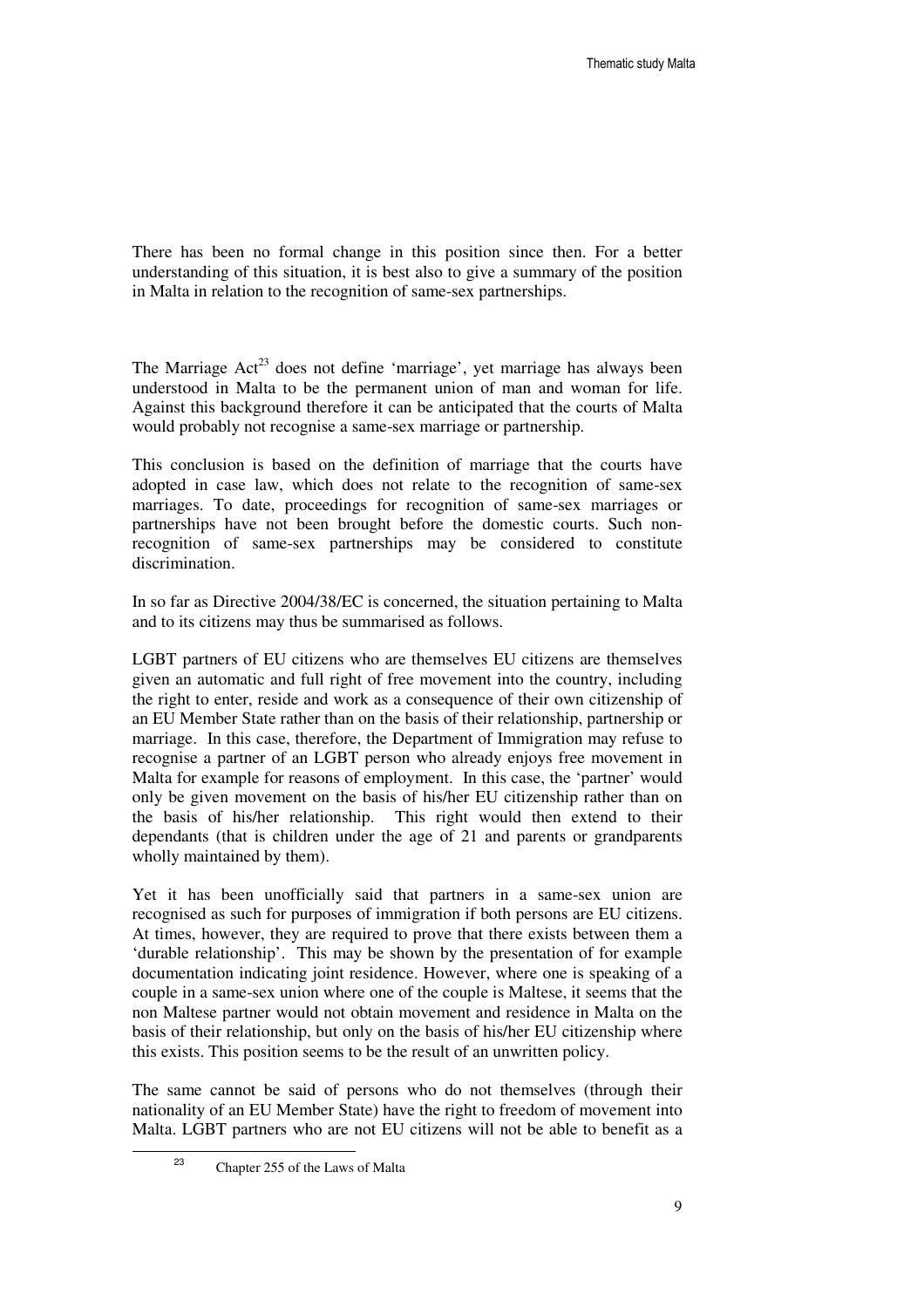family member from their partner's rights. Moreover, it seems that there is no policy that is applied in this regard or that attempts to recognise this same sex union where one of the couple is a third country national. The Free Movement of European Union Nationals and their Family Members Order  $2007<sup>24</sup>$  provides for the transposition of Council Directive 2004/38/EC. In this Order, family member is defined as meaning: "family member" means : (a) the spouse, provided it does not include a party to a marriage of convenience; (b) the direct descendants who are under the age of 21 or are dependants, and those of the spouse; (c) the dependent direct relatives in the ascending line and those of the spouse. While "other family member" means: (a) a person who, irrespective of his nationality, in the country from which he has come, is a dependant or a member of the household of the Union citizen having the primary right of residence, or (b) a person who, for serious health reasons, strictly requires personal care by the Union citizen, or (c) the partner with whom the Union citizen has a durable relationship unless such relationship is in conflict with the public policy of Malta. In this manner persons in a same sex relationship could be considered to be included in this definition provided a durable relationship is proved. However it is not known whether recognition of that durable relationship would be considered as being in conflict with the public policy of Malta. So far, national law does not recognise same sex partnerships and the legislator has emphasised that according to public policy, marriage under national law is only recognised between heterosexual couple.

In addition, in situations where (a) the third country national has a child and enters into a formal partnership with a Union citizen and (b) the law regulating this partnership considers children of the partners to form part of a single family unit, the child would be allowed free entry, though the partner may not. This creates the anomaly that while the child would have a right to freely travel into Malta as a dependant, the parent would not have such a right. The dependence on an informal policy for granting entry and movement within Malta on the basis of a same sex partnership between EU citizens and EU citizens with third country nationals gives rise to lack of clarity and administrative obstacles for those wishing to exercise such right of entry.

# [1]. Asylum and subsidiary protection

<sup>&</sup>lt;sup>24</sup> Legal Notice 191 of 2007; http://www.doi.gov.mt/EN/legalnotices/2007/07/LN%20191.pdf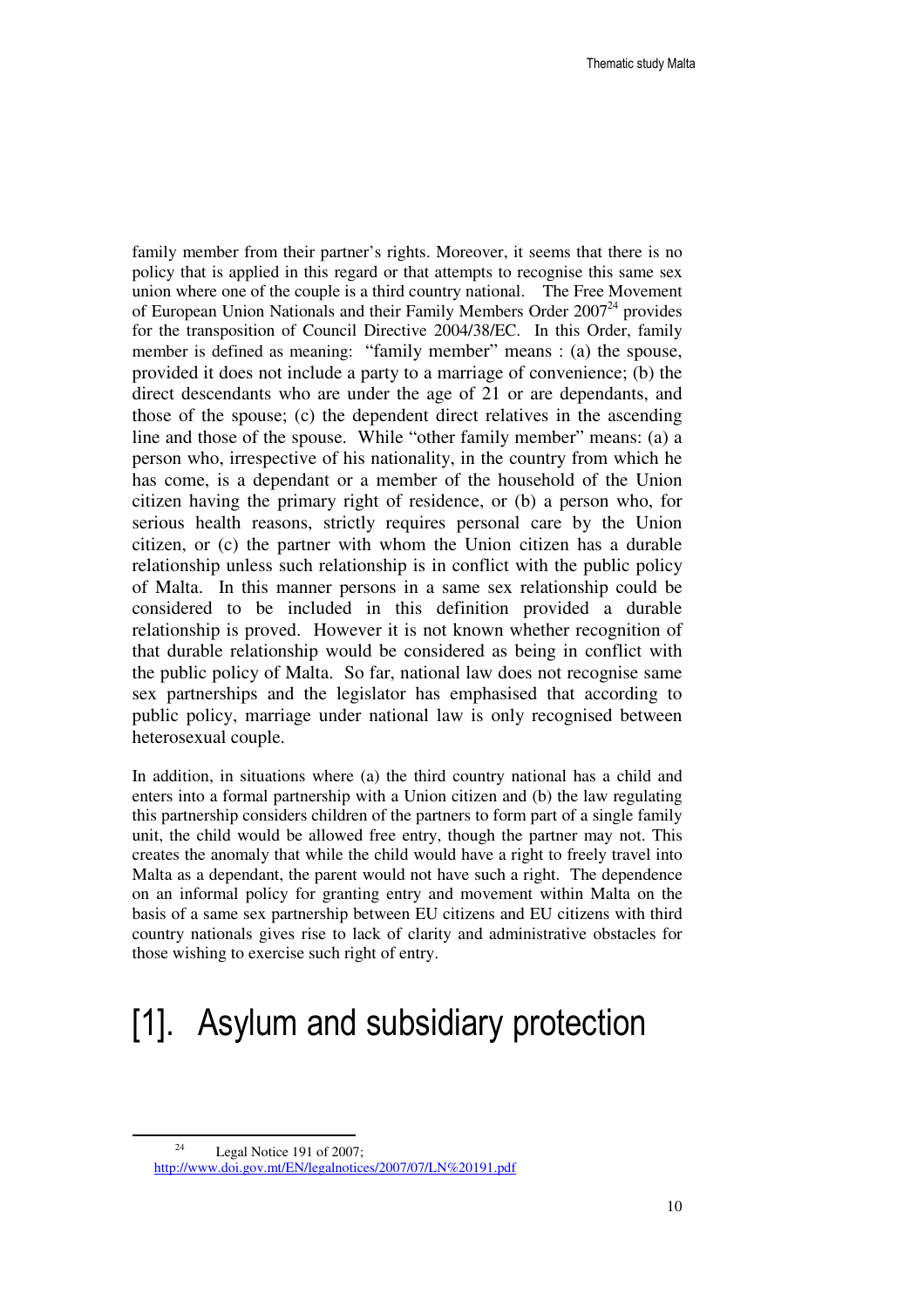Maltese law provides for the granting of asylum or refugee status to persons in accordance with the 1951 UN Convention Relating to the Status of Refugees and its 1967 Protocol<sup>25</sup>. It is noteworthy that according to Article 18(d)(iii) of Legal Notice 243 of 3 October 2008, "a particular social group might include a group based on a common characteristic or sexual orientation".

According to Maltese law, a refugee is a person who fulfils the requirements of Article 1(A) of the 1951 UN Refugee Convention Relating to the Status of Refugees. This is a person who: 'owing to a well-founded fear of being persecuted for reasons of race, religion, nationality, membership of a particular social group or political opinion, is outside the country of his or her nationality and is unable to or, owing to such fear, is unwilling to avail himself of the protection of that country.'

Although persecution on the basis of one's sexual orientation is not listed in the qualifications enabling a person to be eligible for refugees status, the list of protected reasons is based on the 1951 Geneva Convention and consequently does include the broad ground of persecution due to 'membership of a particular social group'. Therefore, if it can be proved that a person is being persecuted due to his/her membership of a social group of persons based their on homosexuality, it may be concluded that that person may be granted refugee status and due protection under Maltese law.

Having said this, the Refugees Commissioner<sup>26</sup> has, since the creation of that office in 2002, dealt with only one case where an asylum seeker claimed refugee protection because of his sexual orientation. It was held that the applicant in this case failed to provide convincing evidence of persecution according to the 1951 Geneva Convention and consequently the application was rejected. $^{2}$ 

The definition of dependent family members in the Refugees Act is slightly different from that in Council Directive 2004/83/EC. In article 2 of the said Act, dependent members of the family are defined as 'the spouse of the refugee, provided the marriage is subsisting on the date of the refugee's application, and such children of the refugee who on the date of the refugee's application are under the age of eighteen years and are not married.' This difference arises from the lack of recognition given to same sex partnerships or relationships by Malta and also to the lack of recognition given to cohabiting couples.

Despite this, the definition of family member included in the national law may be deemed not to constitute an incorrect transposition of the Directive, since the

<sup>25</sup> Chapter 420 of The Laws of Malta, Refugees Act, ACT XX of 2000, as amended by Act VIII of 2004 and Legal Notice 40 of 2005.

<sup>26</sup>  $^{26}$  Instituted by the Refugees Act

<sup>27</sup> This information was obtained from the Commissioner for Refugees. However sight of the case proceedings or of the judgment itself was not obtained. In this respect, therefore while we are aware of the allegation no reporting can be made as to the full circumstances in which this allegation was made.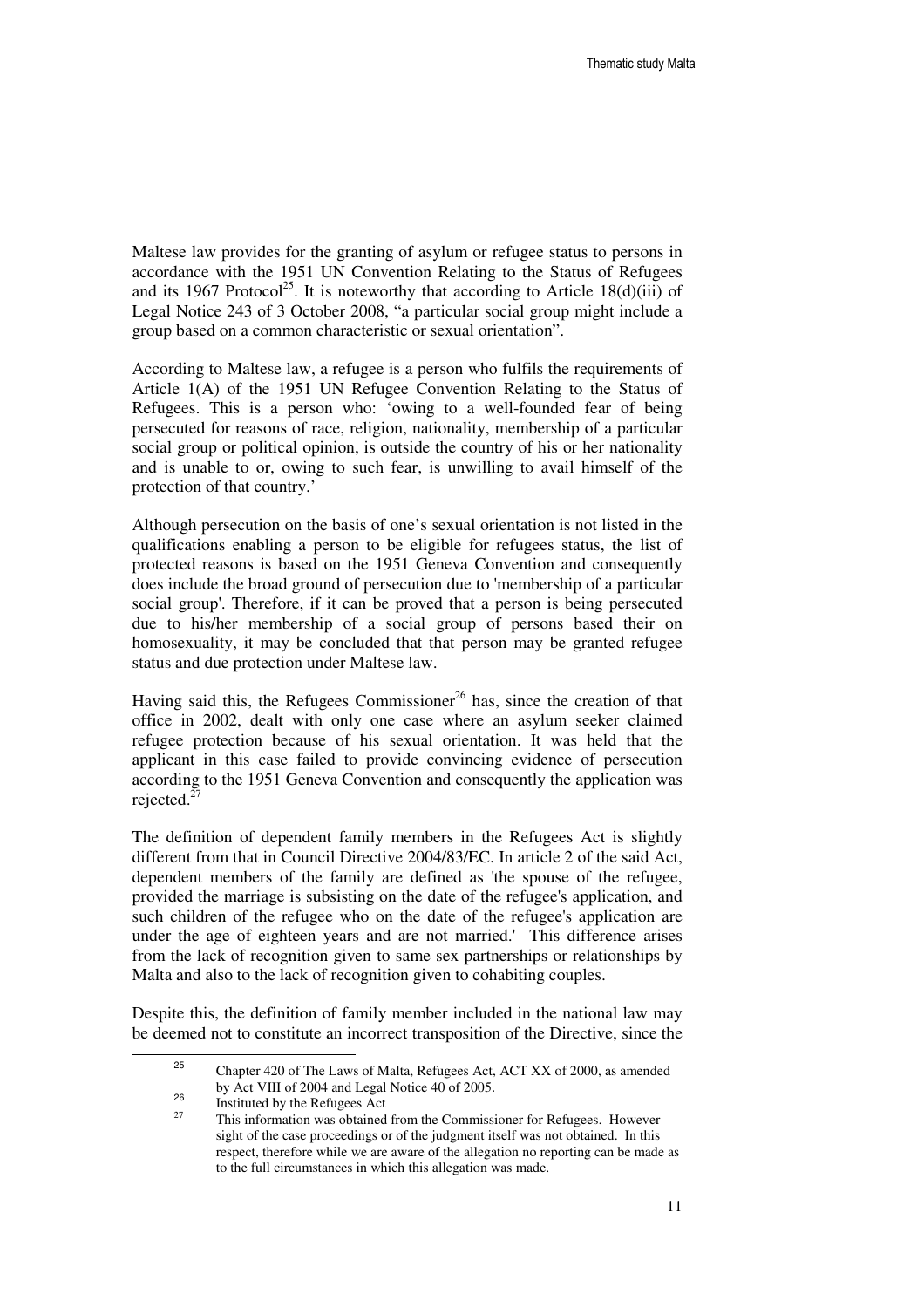definition of 'family member' provided for in the Directive provides for a limitation and that is recognition of unmarried partners may be given where the legislation or practice of that Member State treats unmarried couples in a way comparable to married couples under its law relating to aliens.

# C. Family reunification

Maltese law and case-law does not provide in any way for the family reunification of same-sex spouses or of unmarried partners.

Maltese law<sup>28</sup> defines 'family reunification' as 'the entry into, and residence in, Malta by family members of a third country national residing lawfully in Malta in order to preserve the family unit, whether the family relationship arose before or after the resident's entry'. The Legal Notice on Family Reunification<sup>29</sup> defines 'family members' as constituting: a 'spouse who shall be twenty-one years of age or over; and/or the unmarried minor children of the third country national and of his spouse, including children adopted in a manner recognized by Maltese law; and/or the unmarried minor children, including adopted children, of the third-country national or his/her spouse, with lawful custody thereof'.

The Civil Code does not define what a 'spouse' essentially refers to. However, when the Civil Code $30$  talks about rights and obligations between spouses, it mentions 'husband and wife'. This terminology is used with regard to moral and material support, maintenance of children, succession rights and property rights. Maltese public policy defines marriage as limited to a relationship between a man and a woman. Consequently the reunification of persons connected through a same-sex partnership is prima facie excluded.

The raison d'être described above was also highlighted by the present legislature, in particular by the Minister for Justice and Home Affairs, who answered as follows to a Parliamentary Question raised in Parliament:

*'Same-sex marriage is recognized only by a few countries. There is no intention to give recognition to this type of marriage in Malta and this since it is incompatible with the law of Marriage in Malta that allows marriage only between persons of the opposite sex.'*<sup>31</sup>

<sup>28</sup> Subsidiary Legislation 217.06 Family Reunification Regulations 05.06.2007 *Legal Notice 150 of 2007*<br><sup>29</sup> **Section** 4(1) of Sub

Section  $4(1)$  of Subsidiary Legislation 217.06 Family Reunification Regulations – 05.06.2007 *Legal Notice 150 of 2007*

 $^{30}$  Chapter 16 of the Revised Laws of Malta

<sup>31</sup> House of Representatives, Parliamentary Sitting Number 487 during the year 2001, 06.02.2001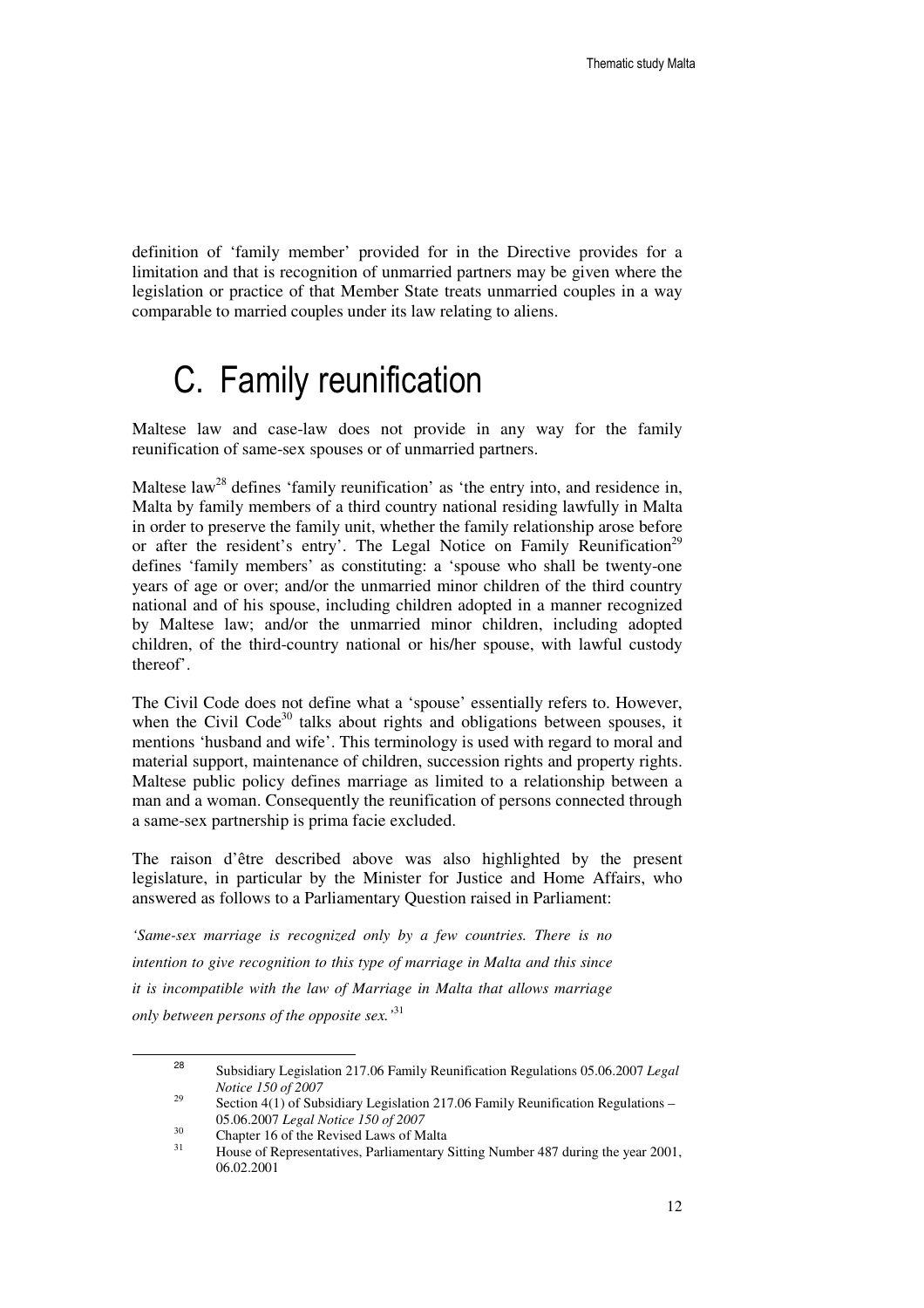To date, there is no public information as to whether the relevant authorities have received applications by third-country nationals living in Malta for reunification with their partner or spouse of the same sex, nor of any application seeking the recognition and/or registration of a same-sex marriage celebrated abroad.

Although there is no case law or statistics available in this respect, yet when one considers that the definition of a marriage in the Maltese system is one which necessarily demands a male and female, then one could conclude that it is likely that the authorities will not automatically give recognition to such a marriage even if lawfully contracted abroad.

Neither does national law recognise registered partnerships or cohabitation and there is no regulation in this respect. In this respect, therefore one may also conclude that it is likely that the authorities will not automatically give recognition to such relationships.

# D. Freedom of assembly

This freedom is protected both under the Constitution of Malta<sup>32</sup>, and also under the European Convention  $Act^{33}$ . The latter Act ensures that the provisions of the European Convention for the Protection of Human Rights and Fundamental Freedoms may be directly invoked before the Maltese courts. Consequently any ban on homophobic demonstrations would run counter to the rights as protected therein.

There is no legal provision that prohibits homophobic demonstrations. Neither is there any report of incidents that indicate the imposition of limitations or prohibition on the organisation of public events by LGBT persons who are predominantly represented in Malta by the NGO named Malta Gay Rights Movement (MGRM).

A Gay Pride March has been organised by the MGRM since 2004 without any report of public harassment or opposition to this even if the culture's reception of this is one of tolerance rather than acceptance as equal. The Gay Pride March last held on 6 July 2007 is reported by the press to have been attended by about 50 people. This event was supported by other NGOs, and attended by local singers, British MEP David Bowles and representatives from three political parties. Following this event, MGRM reported that the Gay Pride Party had been much better attended (around 1,000 people) than the march, and this was

<sup>32</sup>  $\frac{32}{13}$  Article 42 of the Constitution of Malta

<sup>33</sup> Chapter 319 of the Laws of Malta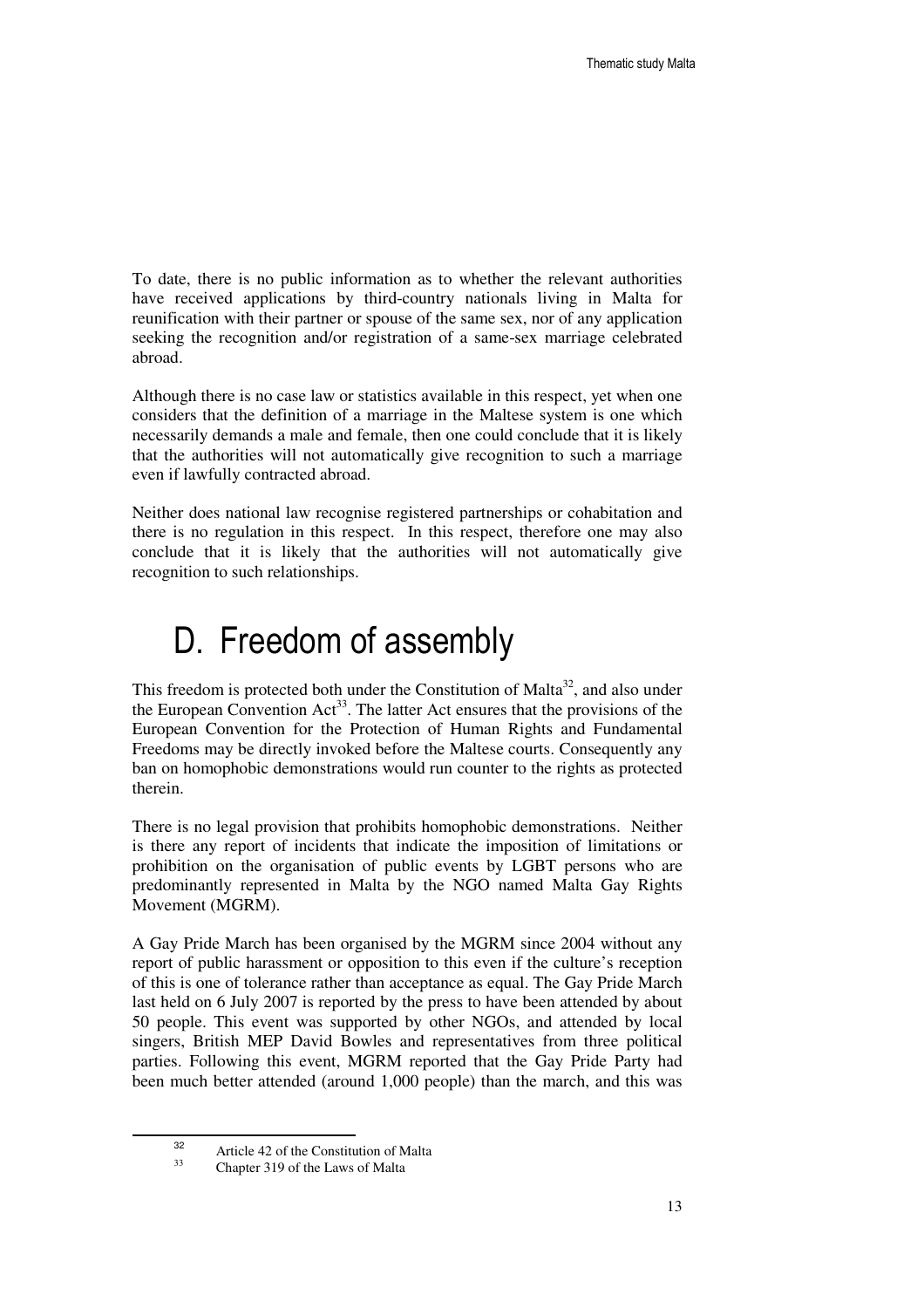explained as being allegedly due to the fact that people are still afraid of exposing themselves in broad daylight and with media coverage.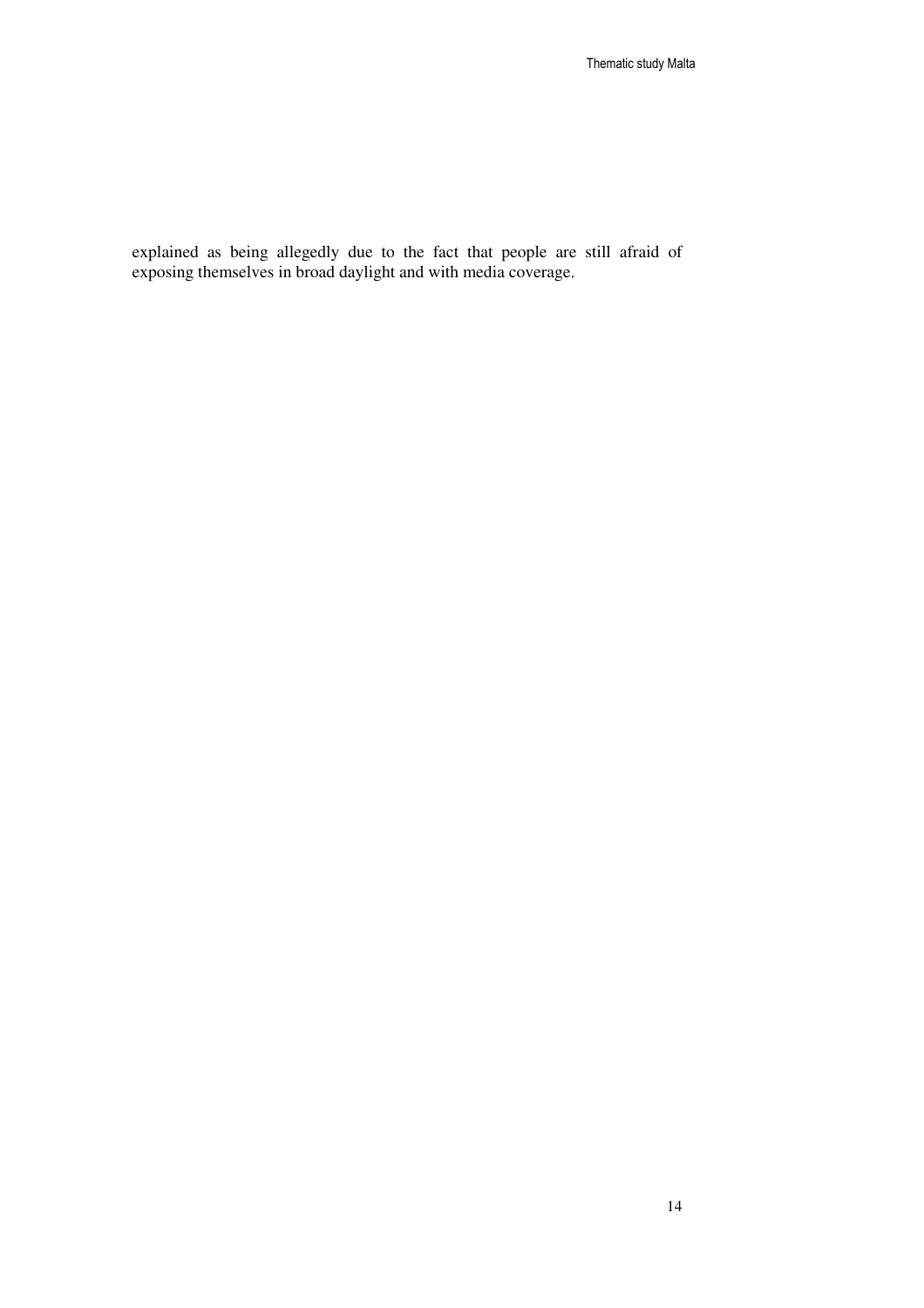## E. Criminal law

### Criminal Law and Hate Speech related to Homophobia

The Criminal Code does not in any manner refer to hate speech, neither in general nor with particular reference to homophobia. In fact, the only concept that may come close to the concept of hate speech and which is found in our law is the concept of 'incitement to hatred'. This is regulated in Section 82A of the Criminal  $Code<sup>34</sup>$ . Yet the application of this section is limited to racial hatred only and nothing in this section could indicate that the incitement to hatred against an LGBT person would be taken into account under this offence.

A similar concept is found within the Press Act<sup>35</sup> which provides in Section 6 as follows:

*'Whosoever, by any means mentioned in Article 3, shall threaten, insult, or expose to hatred, persecution or contempt, a person or group of persons because of their race, creed, colour, nationality, sex, disability as defined in Article 2 of the Equal Opportunities (Persons with Disability) Act, or national or ethnic origin shall be liable on conviction to imprisonment for a term not exceeding three months and to a fine (multa).'* 

In considering the Press Act one is to note that this Act applies only to publications of printed matter and therefore does not control speech in all its forms. Having clarified this, it is dubious whether the term 'sex' here referred to would be taken to include sexual orientation or whether it would be restricted to male and female by a court of law. There is no case-law that may provide any indication, yet it seems that it is only those courts having the jurisdiction to consider human rights complaints that have so far taken the term 'sex' to include sexual orientation.

There is no indication that any informal or formal guidelines or policies are in place to address this legal lacuna.

<sup>34</sup> Chapter 9 of the Laws of Malta 35

Chapter 248 of the Laws of Malta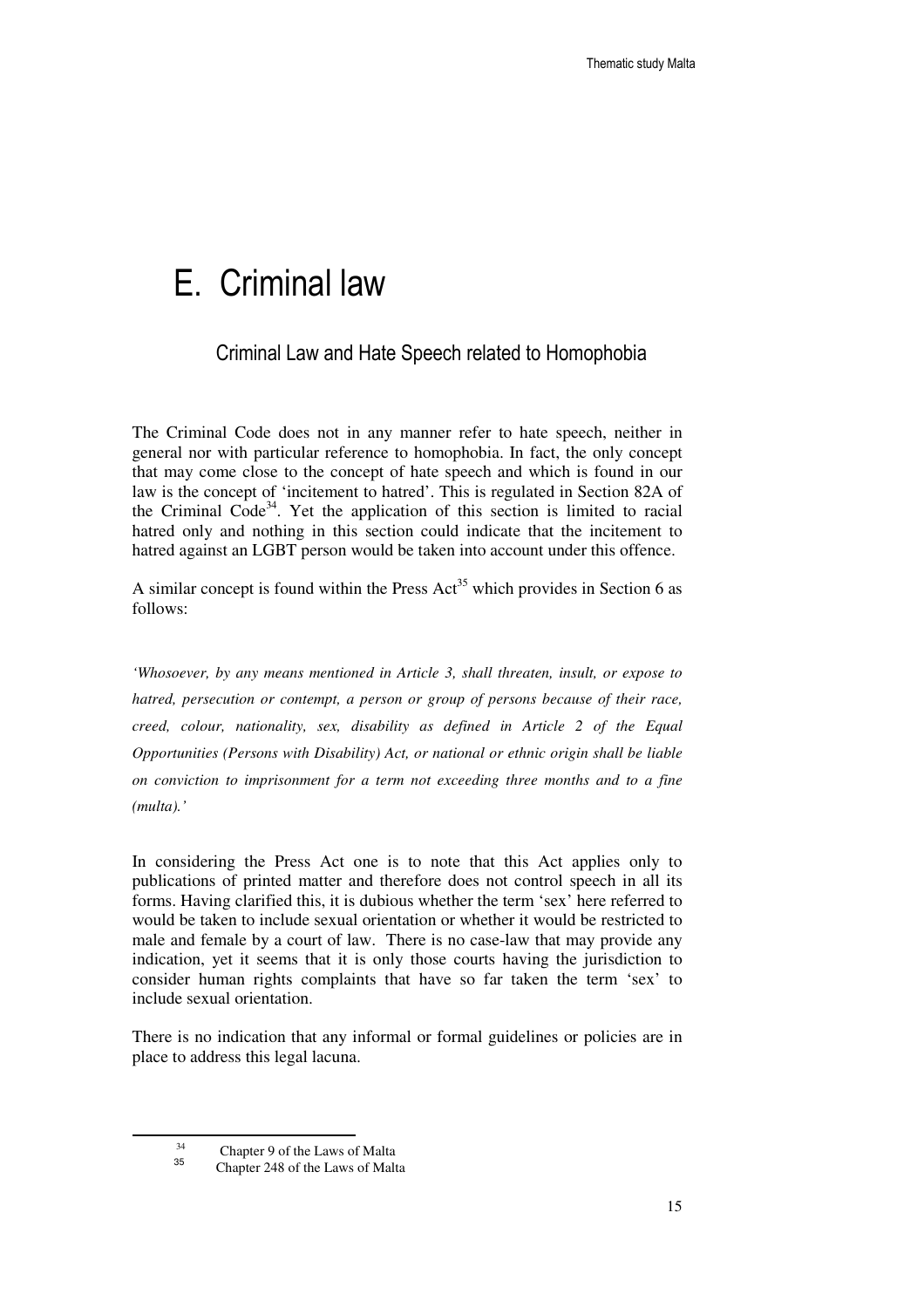### Unlawful Discrimination

Discrimination is prohibited on the ground of sex both under the Constitution of Malta<sup>36</sup> and the European Convention Act. Yet this does not constitute a criminal offence and merely a violation of one's human rights.

The only discrimination that is specifically regulated by the Criminal Code is that exercised by a public official. Section 139A of the Criminal Code provides:

*'Any public officer or servant or any other person acting in an official capacity who intentionally inflicts on a person severe pain or suffering, whether physical or mental –* 

*(a) for the purpose of obtaining from him or a third person information or a confession; or* 

*(b) for the purpose of punishing him for an act he or a third person has committed or is suspected of having committed; or* 

*(c) for the purpose of intimidating him or a third person or of coercing him or a third person to do, or to omit to do, any act; or*

*(d) for any reason based on discrimination of any kind,* 

*shall, on conviction, be liable to imprisonment for a term from five to nine years.'* 

Consequently, although the concept of discrimination is introduced in this provision, it is not the discrimination per se that constitutes the offences but treatment constituting torture or cruel, inhuman or degrading treatment. Having said this, should there be a situation whereby a public official performs such acts on a person simply because of the person's sexual identity, then there is nothing in the provision of the law to indicate that this would not be covered by the said provision.

Neither does criminal law provide for aggravation when offences are committed as a result of homophobia. Such aggravation is only found in the Criminal Code for those offences committed as a result of racial or religious hatred $3^7$ .

The only protection that LGBT persons may be said to receive in terms of the Criminal Code is for that aspect of discrimination that emanates from

<sup>36</sup>  $\frac{36}{17}$  Article 45 of the Constitution of Malta

Criminal Code, Chapter 9 of the Laws of Malta, Section 251D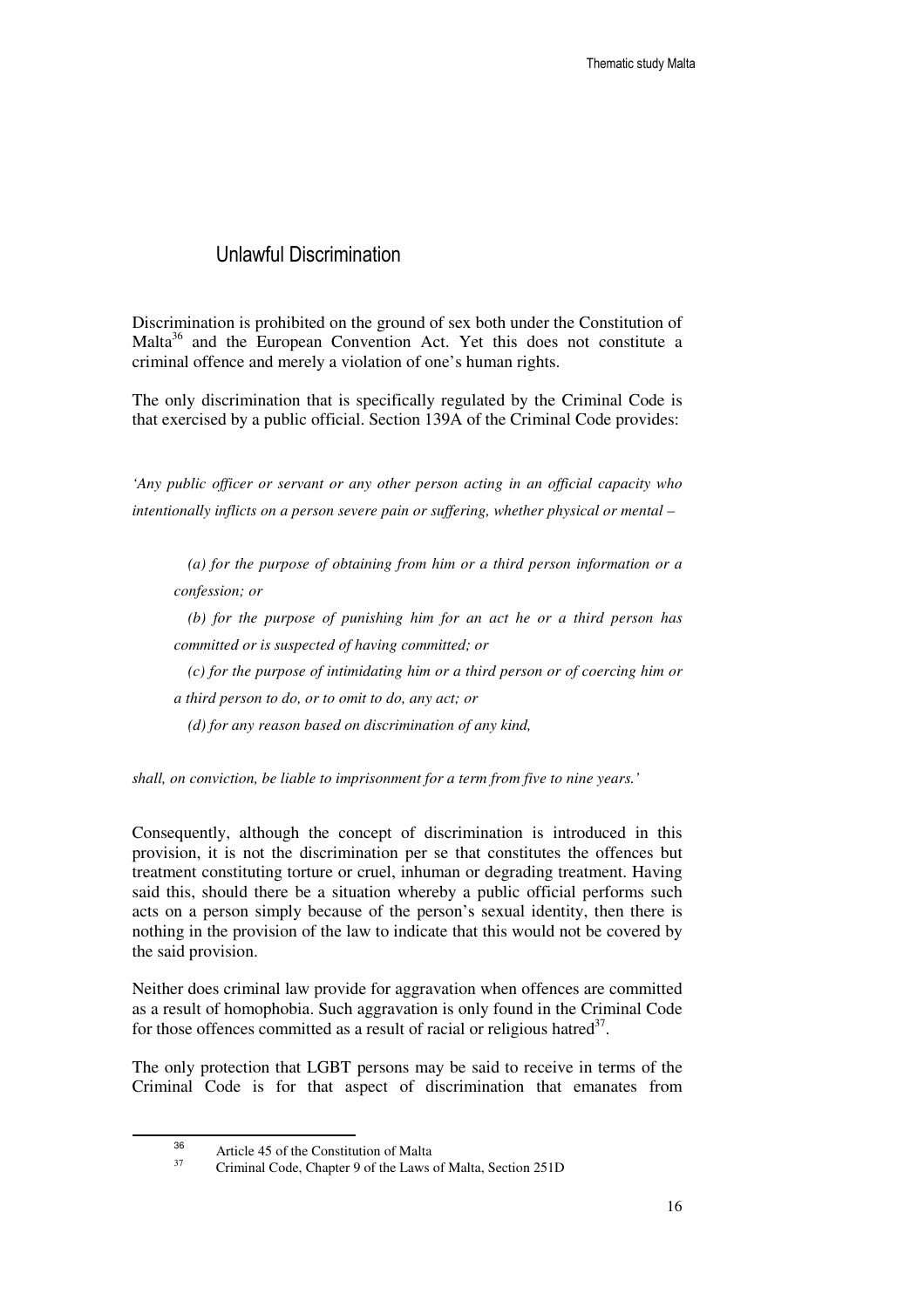harassment. Sections 249 to  $251D^{38}$  protect everyone from actions that amount to threats, violence and harassment irrespective of the aim for which these actions are carried out.

However when one considers discrimination on the ground of sexual orientation in the field of employment, Legal Notice 461 of 2004 proscribes the discrimination of persons on the ground of sexual orientation to the extent that the violation of any of the provisions of these regulations is an offence that, upon conviction, is punishable with a fine (multa) not exceeding Euro 2,329.37 or to imprisonment for a period not exceeding 6 months, or to both the fine and imprisonment. There is no official information to indicate whether there has been any prosecution in this respect so far.

Furthermore, it is also interesting to note that discrimination is specifically prohibited under the [Broadcasting Authority Act]<sup>39</sup>; more specifically under the Third Schedule to the Act which sets out a Code for advertisements. Its first article provides:

'*Advertising and teleshopping shall not:* 

- *(a) prejudice respect for human dignity;*
- *(b) include any discrimination on grounds of race, sex or nationality; …*'

In view of the above, one may conclude that ordinary law does not offer any specific protection against homophobia, except for constitutional proceedings and also through civil and criminal proceedings where the complaint relates to discrimination on the ground of sexual orientation in employment.

There are no available statistics that one could report in relation to complaints or criminal proceedings having been taken against a person committing a crime in relation to homophobia.

# F. Transgender issues

Prior to 2004, Maltese law did not take into consideration transgender issues. Maltese courts have with some consistency held that the fact that Maltese law did not formally provide a procedure for the change in legal status of transgender persons constitutes a violation of the right to respect for private life as protected under Article 8(1) of the European Convention. In such judgments,

38 Criminal Code, Chapter 9 of the Laws of Malta, Of Threats, Private Violence and  $\frac{139}{250}$  Harassment

<sup>39</sup> Chapter 350 of the Laws of Malta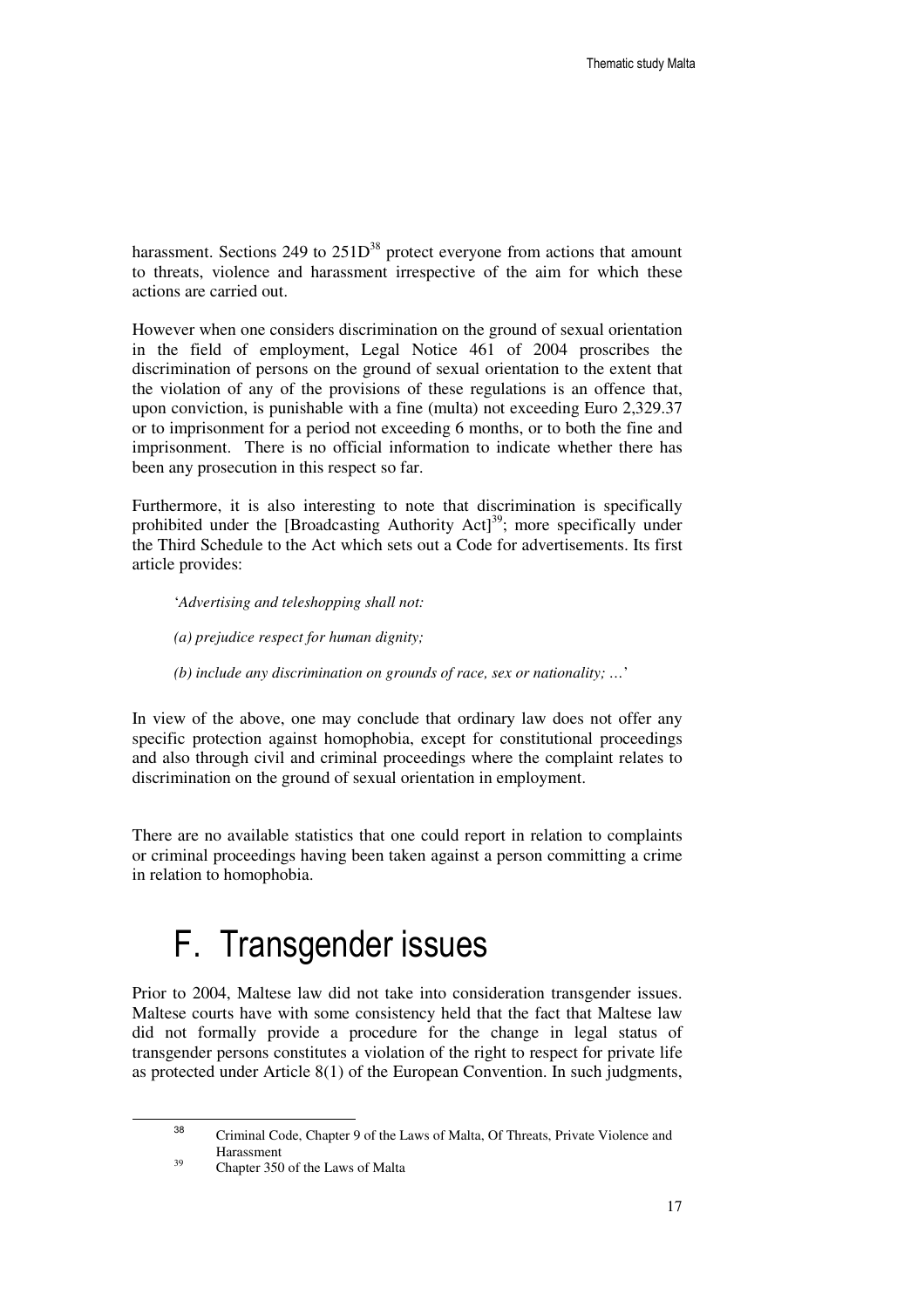the courts have ordered the Director of the Public Registry to effect changes on the birth certificate of the transgender person (see below).

In these cases, the courts considered whether or not such changes should be clearly marked on the relevant certificate and the latest decision was that the reason for the changes to one's name and sex should be marked on the formal certificate but not on the publicly accessible informal certificate. In an early judgment delivered in the case of *Lawrence sive Roxanne Cassar vs Honourable Prime Minister*<sup>40</sup>, the Constitutional Court held that the birth certificate under Maltese law reflects the position of an individual at the time of birth, and unless there are errors, no alteration may be permitted on such a document. This situation however changed in future judgments including that of *Francis sive Mandy Zammit vs. AG and Director of Public Registry*<sup>41</sup> where the court held that the fact that Maltese law did not provide for the particular circumstances of transsexuals constituted a violation of Article 8 of the European Convention of Human Rights. The same decision ordered the registrar to make the necessary alterations on the relevant certificates. The same conclusion was reached in the case of *George Camilleri sive Yana Camilleri Vs The Attorney General and the Director of Public Registry<sup>42</sup>* where, besides agreeing with the previous judgment the court held that the situation did not amount to a violation of article 3 of the Convention and article 36 of the Constitution.

It is interesting to note that in these cases the court ordered that an annotation be made on the certificate that the change was made following a court order. In the case of *Paul sive Kathleen Schembri vs the Director of the Public Registry<sup>43</sup>* the court held that the annotation should include only that the amendment was made by virtue of the court order and should not go into the details of the gender re-assignment surgery.

Moreover, in another case<sup>44</sup>, the right of a transsexual to marry was upheld by the court of first instance which stated that the marriage between a 'female' registered so after gender reassignment surgery and a male does not run counter to the definition of marriage within the Maltese legal system.

The adoption by the Parliament of Malta of Act XVIII of 2004<sup>45</sup> contributed to establishing a procedure for the rectification of acts of birth, and consequently of other official personal documentation, to reflect gender reassignment.

 $\ddot{\phantom{a}}$ 

<sup>40</sup> Malta/Constitutional Court/79/1995 (14.07.1995)

<sup>41</sup> Malta/First Hall of the Civil Court/689/1999 (24.09.2001)

 $^{42}$  Malta/First Hall of the Civil Court/617/1997 (02.10.2002)

<sup>43</sup> Malta/Court of Appeal/1100/1997 (06/12/2002)

This was reported in the media, however the judgment is not readily available as the name of the applicant has been kept unpublished.

An Act to further amend the Civil Code, Cap. 16. The Act introduces Articles 257A to 257D, with the general description Action for an annotation in the indication of sex particulars appearing in an act of birth. See further Neil Falzon,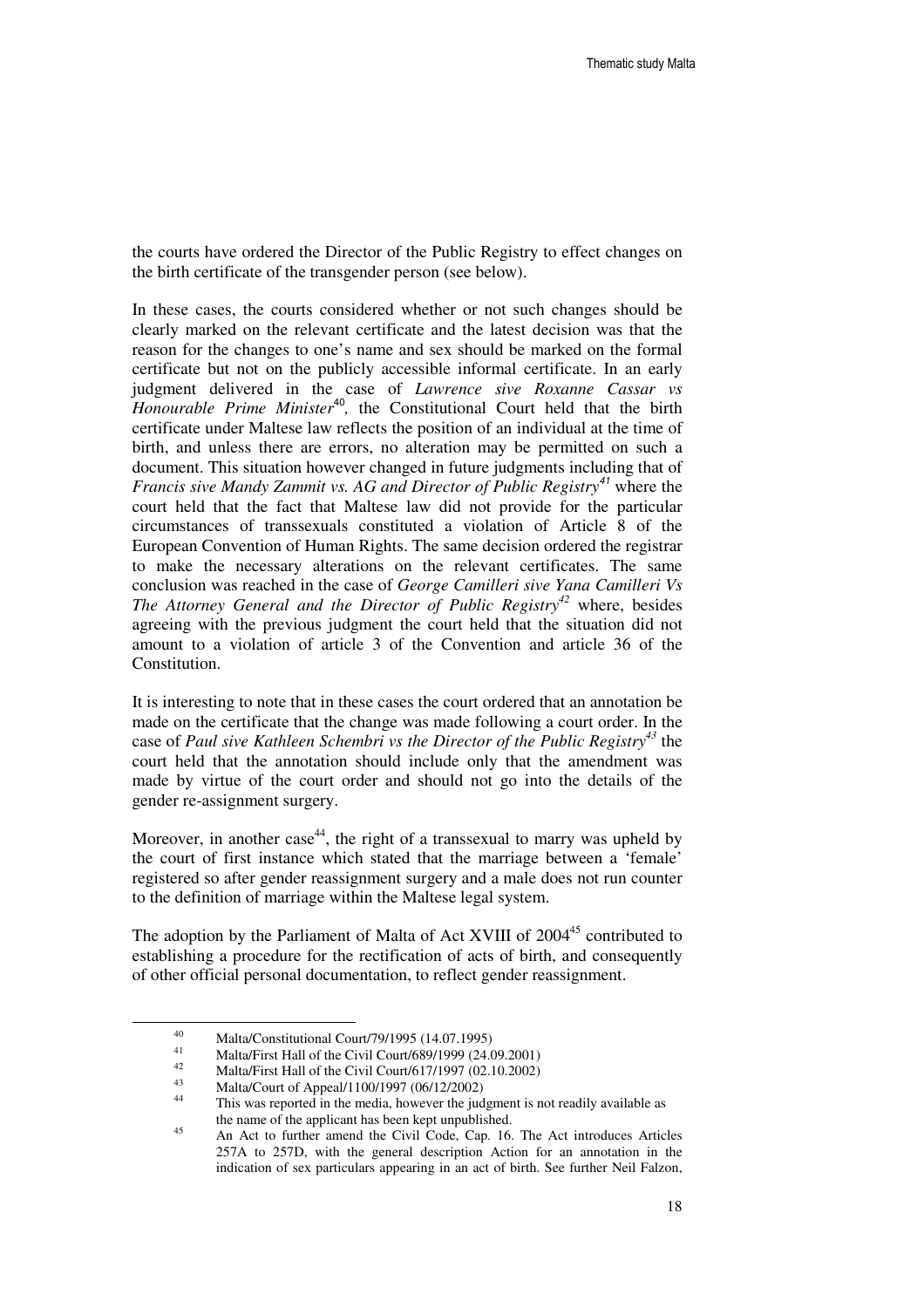In the light of these cases, one can conclude that while discrimination of transgender people is not addressed specifically yet this discrimination would be incorporated under the basis of 'sex' in the context of national legislation that transposes the EU Equality Directives on gender discrimination. This however, would only be through the effect of the judgments of the European Court of Justice. The equality legislation<sup>46</sup> does not specifically speak of transgender persons and consequently there is no formal provision of protection from discrimination for transgender persons. However, one expects the designated equality body, the National Commission for the Promotion of Equality for Men and Women<sup>47</sup>, and also national courts to interpret such protection in line with the judgments of the European Court of Justice.

Consequently, since issues related to transgender persons have been taken by our courts, as described above, to fall within discrimination on the grounds of 'sex', one could conclude that the protections above indicated will be applied in the same manner. Yet for changes in the legal framework to be effected, action is required through Parliament before whom the judgments of the national courts on this issue have been tabled.

State healthcare provides only hormonal treatment to transgender persons and does not provide any other treatment or operation required. In this respect therefore, a trans person needs to finance his/her own access to diagnosis, treatment other than hormonal treatment, and also to a gender reassignment surgery. Moreover, transgendered persons are in generally considered as suffering from a disorder. The national mental health system actually considers gender dysphoria as the mental disorder giving rise to a person being transgender.<sup>48</sup>

## G. Miscellaneous

Upon consideration of the [Income Tax  $Act$ ]<sup>49</sup> it becomes apparent that persons in a same-sex relationship or union do not receive the benefits that heterosexual spouses receive. While Section 2 of the said Act defines 'married couple' as referring 'to two spouses who contracted marriage in accordance with the legal

<u>.</u>

<sup>&#</sup>x27;A Proposed Gender Identity Act for Malta', Malta Gay Rights Movement, December 2010.

<sup>&</sup>lt;sup>46</sup> Equality for Men and Women Act, Chapter 456 of the Laws of Malta;

www.mjha.gov.mt

 $\frac{47}{100}$  NCPE, www.equality.gov.mt

<sup>48</sup> 'Inclusion of transgender individuals into the labour market. A research study'. Authored by Ruth Baldacchino, Charmaine Grech and Edited by Gabriella Calleja; published in July 2008 by the Malta Gay Rights Movement; www.maltagayrights.org

<sup>&</sup>lt;sup>49</sup> Chapter 123 of the Laws of Malta.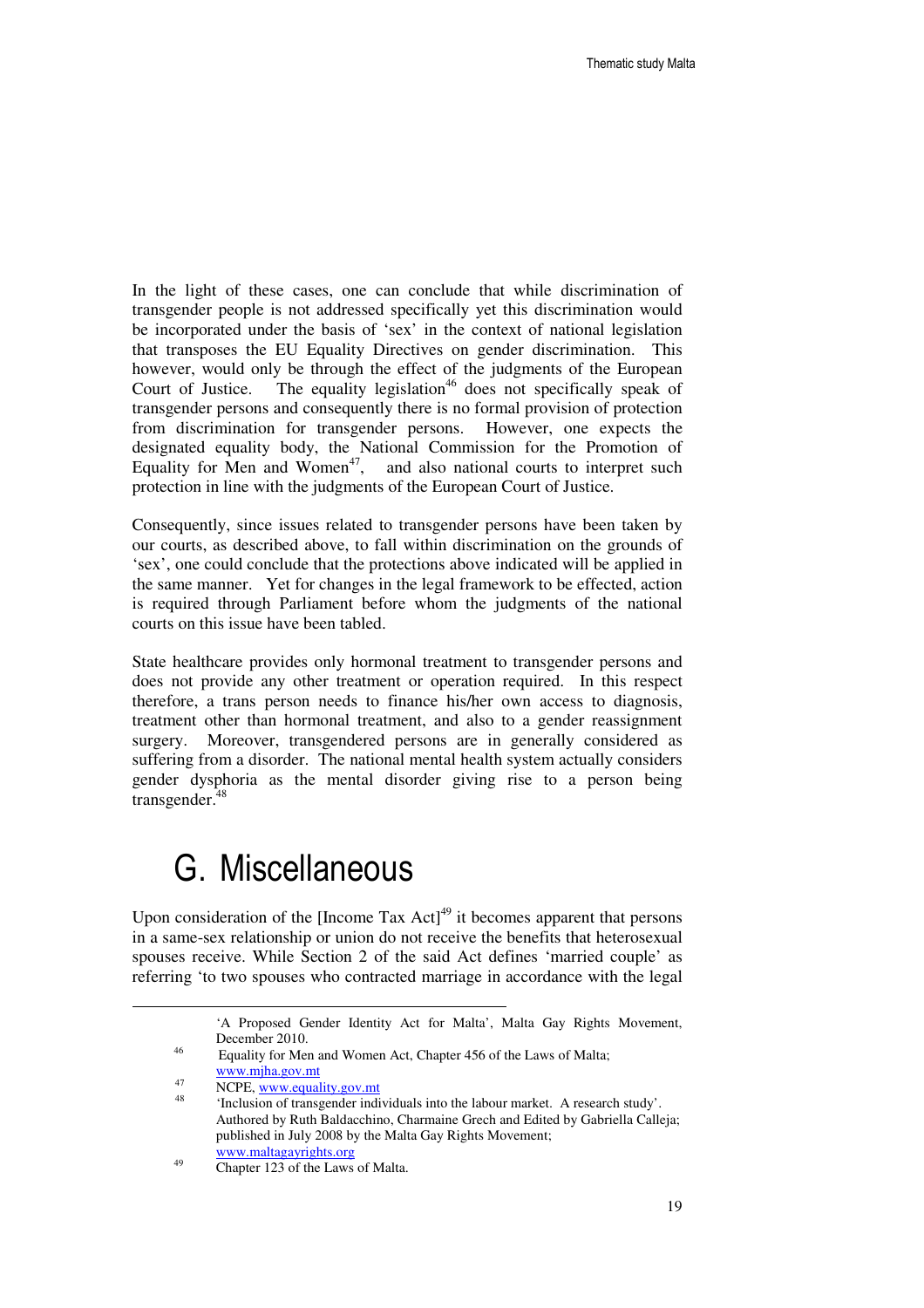provisions of the country where the marriage was executed'; the term 'married individual' is taken to refer 'to a male individual who has a wife or a female individual who has a husband, living with him or with her respectively, as the case may be;' while at the same time the term 'person' includes  $-$  '(b) a responsible spouse in accordance with article 49;'. The lack of recognition of same-sex marriages celebrated abroad even by Maltese persons who return and continue to live together in Malta, together with the definition of marriage as being that between a male and female places persons in same-sex unions in such a position whereby they are not treated in a like manner to heterosexual couples on the basis of their sexual orientation.

National legislation does not include a specific Act of Parliament on the protection of minors, nor a Children's Act providing recognition of their rights. Protection of Minors through criminal offences is generally found in the Criminal Code which does not indicate similar examples of institutional homophobia as that presented in Lithuanian legislation. Neither does the law on adoption or family law seem to indicate examples of direct institutional homophobia. It is not known whether phallometric testing has ever been used in establishing the credibility of asylum claims based on sexual orientation.

# H. Good practices

It is not possible to identify a good practice that directly relates to the legal framework or the position at law of LGBTs. The only national legislation that specifically protects LGBTs is Legal Notice 461 of 2004 that transposed Directive 2000/78/EC and therefore only prohibits discrimination on the ground of sexual orientation in the field of employment.

However a good practice that may be seen as connected to this Legal Notice is a policy paper that has been published by one of the major trade unions in Malta. General Workers' Union<sup>50</sup> published a policy paper called "Twemmin" specifically undertaking to promote the equal treatment of LGBTs within employment and to protect LGBTs from discriminatory treatment within employment.

The policy paper sets out a strategy which includes the setting up of a working group, which has as one of its aims the organisation of a national conference. There is no information as to the resources or timeframe for implementation that have been pledged to this project. The initiative was set up and is to be implemented with the participation of LGBT members and in particular with the assistance of MGRM.

The following are a few of the aims indicated in the strategy document:-

 50 www.gwu.org.mt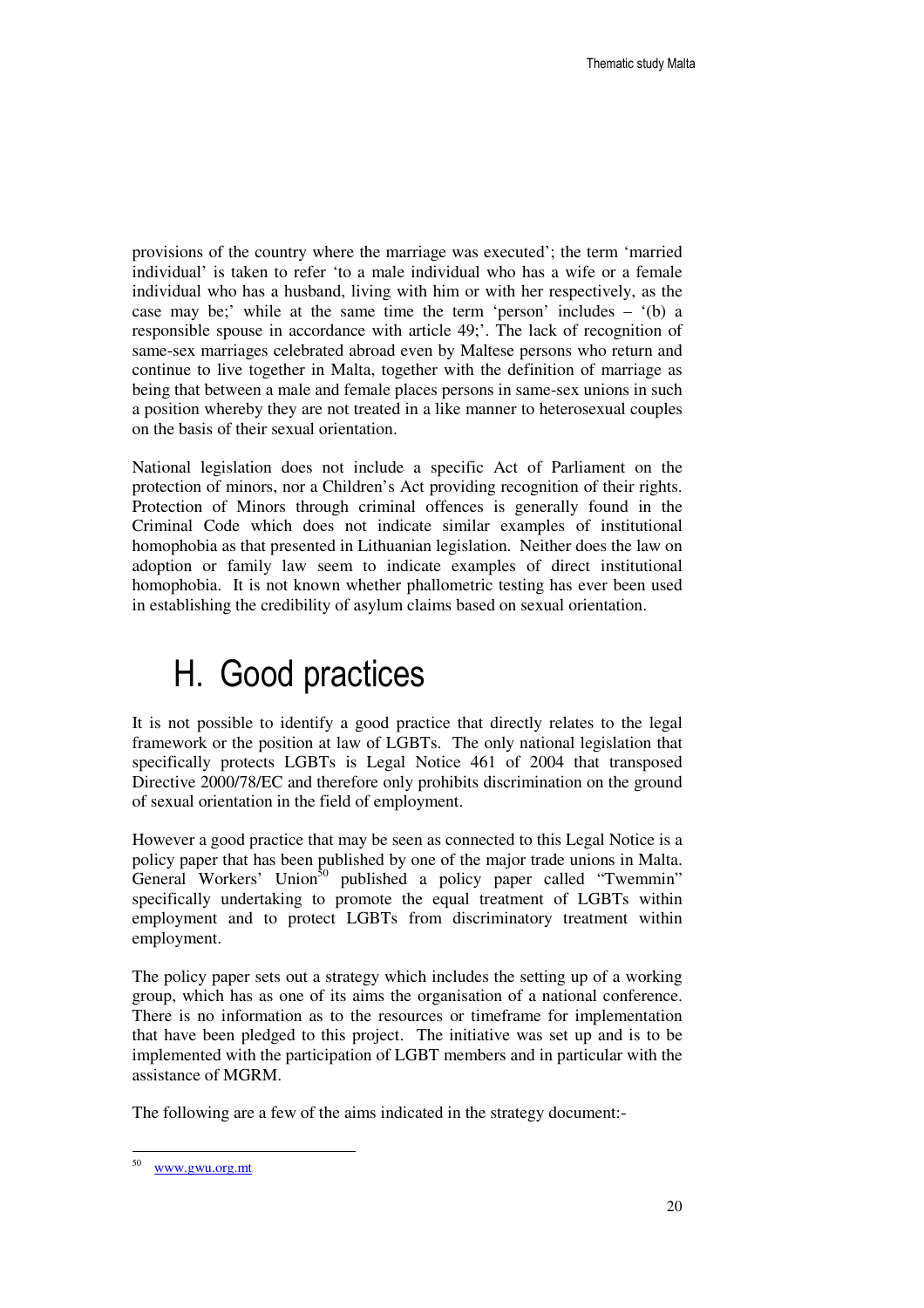- ensuring that the rights of LGBT employees are protected
- organising a national conference to discuss the obstacles and difficulties that LGBT employees face at the workplace and to discuss issues related to LGBT employees
- raise awareness and spread information on good practices and guidelines and raise national awareness
- to train member employees and shop steward in LGBT issues
- to publish the policy document thereby making it known that GWU was taking a positive action to combat discrimination at the workplace
- to participate in other activities organised by the LGBT community appoint a coordinator whose main role is to promote the interests of LGBT employees and to work towards implementing the policy paper.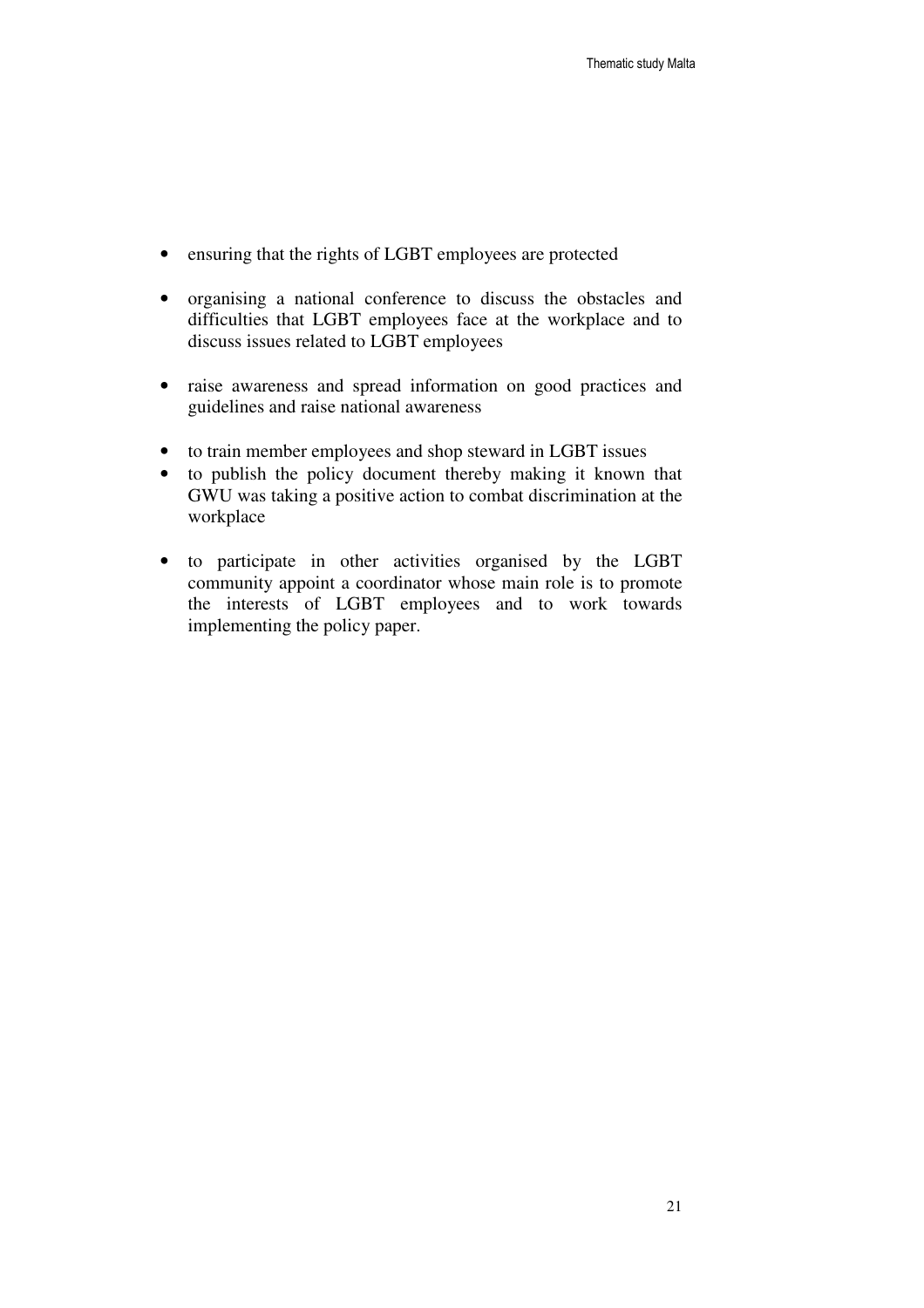# Annex 1 – Case law

### Chapter A, the interpretation and/or implementation of Employment Equality Directive 2000/78/EC, case 1

No case law can be reported in this respect. Following verification from the official database of case law found on the Ministry of Justice website at www.mjha.go.mt no cases in this respect were found. Furthermore, after making enquiries at the secretariat of the Industrial Tribunal, we were informed that no such complaints have so far been determined and that there is only one case pending judgment. Neither do either of these bodies have statistics to identify the number of complaints received in relation to claims on discriminatory treatment.

### Chapter C, Asylum and subsidiary protection, case law relevant to art 10/1/d of Council Directive 2004/83/EC, case 1

Information about the only proceeding that was brought before the Refugees Commission was obtained from the Commissioner for Refugees. However sight of the case proceedings or of the judgment itself was not obtained. In this respect, therefore while we are aware of the allegation no reporting can be made as to the full circumstances in which this allegation was made.

### Chapter C, Asylum and subsidiary protection, case law relevant to art 2/h of Council Directive 2004/83/EC, case 1

No case law was identified through the court's database of cases. Furthermore, proceedings pending before the Refugees Commission are not available for viewing.

### Chapter D, Family reunification, case law relevant to art 4/3 of the Council Directive 2003/86/EC, case 1

No case law was identified through the court's database of cases.

### Chapter E, Freedom of assembly, case 1

Case law in relation to freedom of assembly as connected to homophobia is not available. The database of courts' case law has been consulted.

#### Chapter F, Hate speech, case 1

Case law in relation to hate speech against LGBT persons is not available. The case law database has been consulted for this purpose.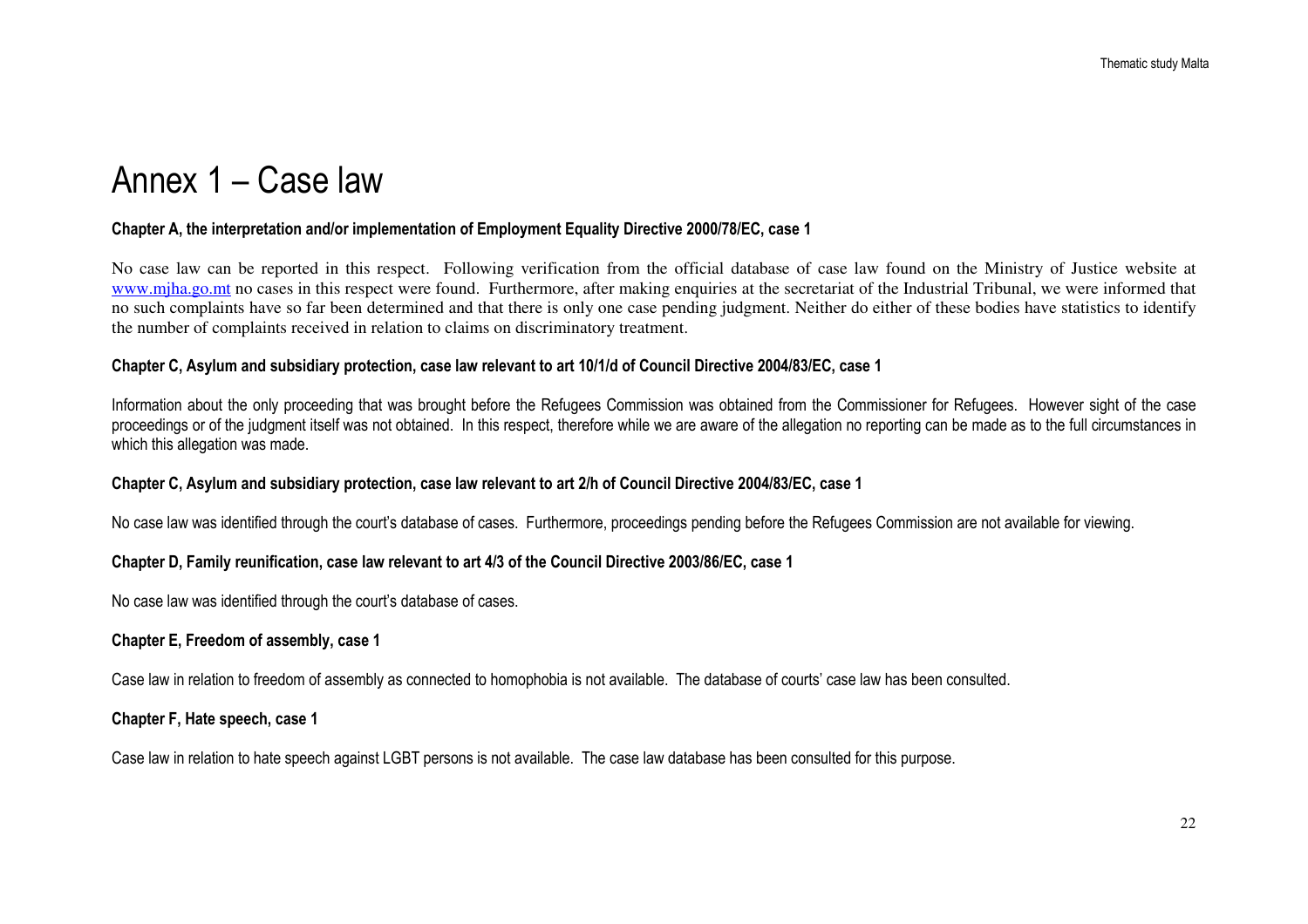### Chapter F, Hate crimes, case 1

Case law in relation to hate crimes against LGBT persons is not available. The case law database has been consulted for this purpose.

Chapter G, Applicability of legislation on trans gender issues, case 1

### Chapter G, Name change and/or sex change of transgender people, relevant case law, case 1

| <b>Case Title</b>                                                           | Lawrence sive Roxanne Cassar versus Honourable Prime Minister                                                                                                                                                                                                                                                                                                                                                                                                                                                                                                               |
|-----------------------------------------------------------------------------|-----------------------------------------------------------------------------------------------------------------------------------------------------------------------------------------------------------------------------------------------------------------------------------------------------------------------------------------------------------------------------------------------------------------------------------------------------------------------------------------------------------------------------------------------------------------------------|
| <b>Decision Date</b>                                                        | 14th July, 1995                                                                                                                                                                                                                                                                                                                                                                                                                                                                                                                                                             |
| <b>Reference details</b>                                                    | <b>Constitutional Court</b>                                                                                                                                                                                                                                                                                                                                                                                                                                                                                                                                                 |
| Key facts of the case                                                       | Lawrence sive Roxanne Cassar, was born on the 24th April, 1968 and registered as a male. The applicant underwent<br>gender reassignment surgery and sought the change to be reflected in her public status certificate. This was refused<br>by the Director of Public Registry. The applicant instituted proceedings before the courts seeking that her official<br>documents be amended to reflect her current mental and physical state. She alleged a violation of her rights under<br>Article 38 of the Constitution of Malta and Article 8 of the European Convention. |
| Main reasoning/<br>argumentation                                            | The applicant argued that the fact that her official documents indicate her as 'male' and include the name 'Lawrence' is<br>a cause of serious physiological difficulties and causes her to suffer disrespect in everyday circumstances such as<br>travel, the process of banking transactions and the search for employment. She argued that the lack of a procedure<br>that would allow her birth certificate to be amended to reflect her sex gives rise to a violation of her right to respect for<br>private life.                                                     |
| Key legal issues clarified by<br>the case                                   | The local court agreed with the European Case B vs France, because of the various similarities between the two<br>cases, that the current situation which 'B' was exposed to did constitute a violation to her right of privacy. It also<br>agreed that our law does provide in Sections 253 and 257 of our Civil Code a system of corrections or cancellation of<br>acts registered in our Public Registry.                                                                                                                                                                |
| <b>Results and key</b><br>consequences or legal<br>implications of the case | The court found in favour of the applicant and after declaring a violation of the respective articles of the Constitution<br>and of the European Convention, it ordered the Director of the Public Registry to make reference to change the<br>indication of sex on the applicant's birth certificate and to enter an annotation in the margin of the mentioned certificate<br>to refer to its decision.                                                                                                                                                                    |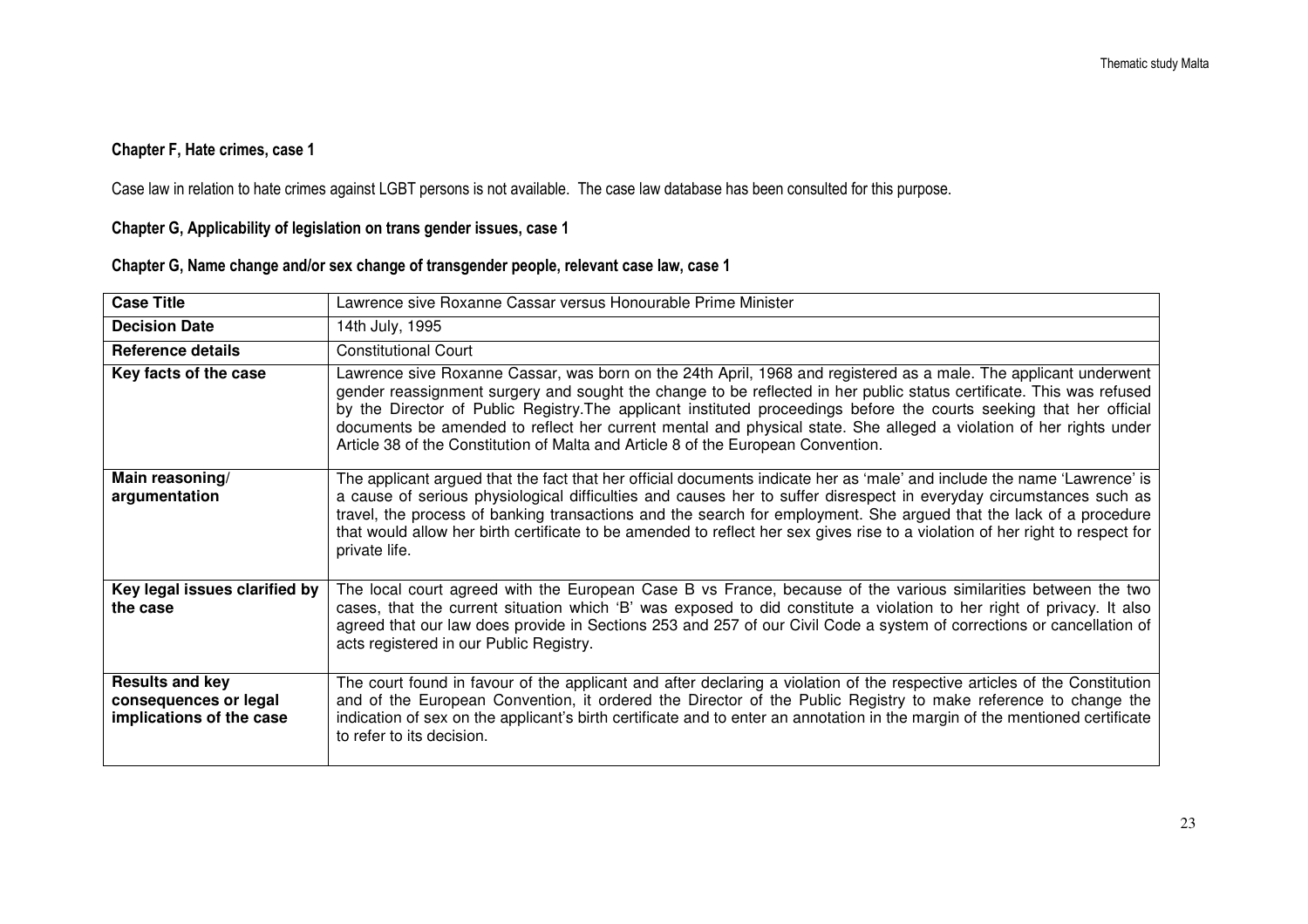| <b>Case Title</b>                                                           | Raymond Giford known as Rachel Gilford vs Director of Public Registry                                                                                                                                                                                                                                                                                                                                                                                                                                                                                                                                                                                                                   |
|-----------------------------------------------------------------------------|-----------------------------------------------------------------------------------------------------------------------------------------------------------------------------------------------------------------------------------------------------------------------------------------------------------------------------------------------------------------------------------------------------------------------------------------------------------------------------------------------------------------------------------------------------------------------------------------------------------------------------------------------------------------------------------------|
| <b>Decision Date</b>                                                        | 9th October, 2001                                                                                                                                                                                                                                                                                                                                                                                                                                                                                                                                                                                                                                                                       |
| Reference details                                                           | <b>Constitutional Court</b>                                                                                                                                                                                                                                                                                                                                                                                                                                                                                                                                                                                                                                                             |
| Key facts of the case                                                       | Raymod sive Rachel Gilford underwent gender reassignment surgery on the 17the June 1993. Following this surgery<br>she sought the amendment of her birth certificate from the Director of the Public Registry, who rejected her request.<br>Following this she instituted proceedings before the courts alleging a violation of her right to respect of private life both<br>in terms of the Maltese Constitution and also in terms of the European Convention.                                                                                                                                                                                                                         |
| Main reasoning/<br>argumentation                                            | The applicant alleged that the Maltese law gives rise to a violation of Articles 3 and 8 of the European Convention and<br>the respective provisions of the Constitution arising from the lack of a formal procedure recognising and regulating the<br>position of persons who undergo gender reassignment surgery.                                                                                                                                                                                                                                                                                                                                                                     |
| Key legal issues clarified by<br>the case                                   | The court clarified that the term 'sex' should be taken to be reflective of both the physical and mental elements and<br>such should exist con-currently. The court held that upon the applicant's birth, the State was correct in indicating the<br>applicant's sex to be 'male' on the official record of birth, however that same record should reflect a change in<br>circumstances. It consequently found a violation of the right of the applicant to respect for private life. The court did not<br>find a violation of the prohibition from degrading and inhumane treatment and stated that the circumstances do not<br>amount to such acts that are required in this respect. |
| <b>Results and key</b><br>consequences or legal<br>implications of the case | The court found in favour of the applicant and ordered the Director of Public Registry to affect an amendment in the<br>birth certificate both with respect to the indication of 'sex' and also in the indication of name. The court further<br>recognised that a procedure ought to be put in place to allow such amendments and to give recognition to transgender<br>persons.                                                                                                                                                                                                                                                                                                        |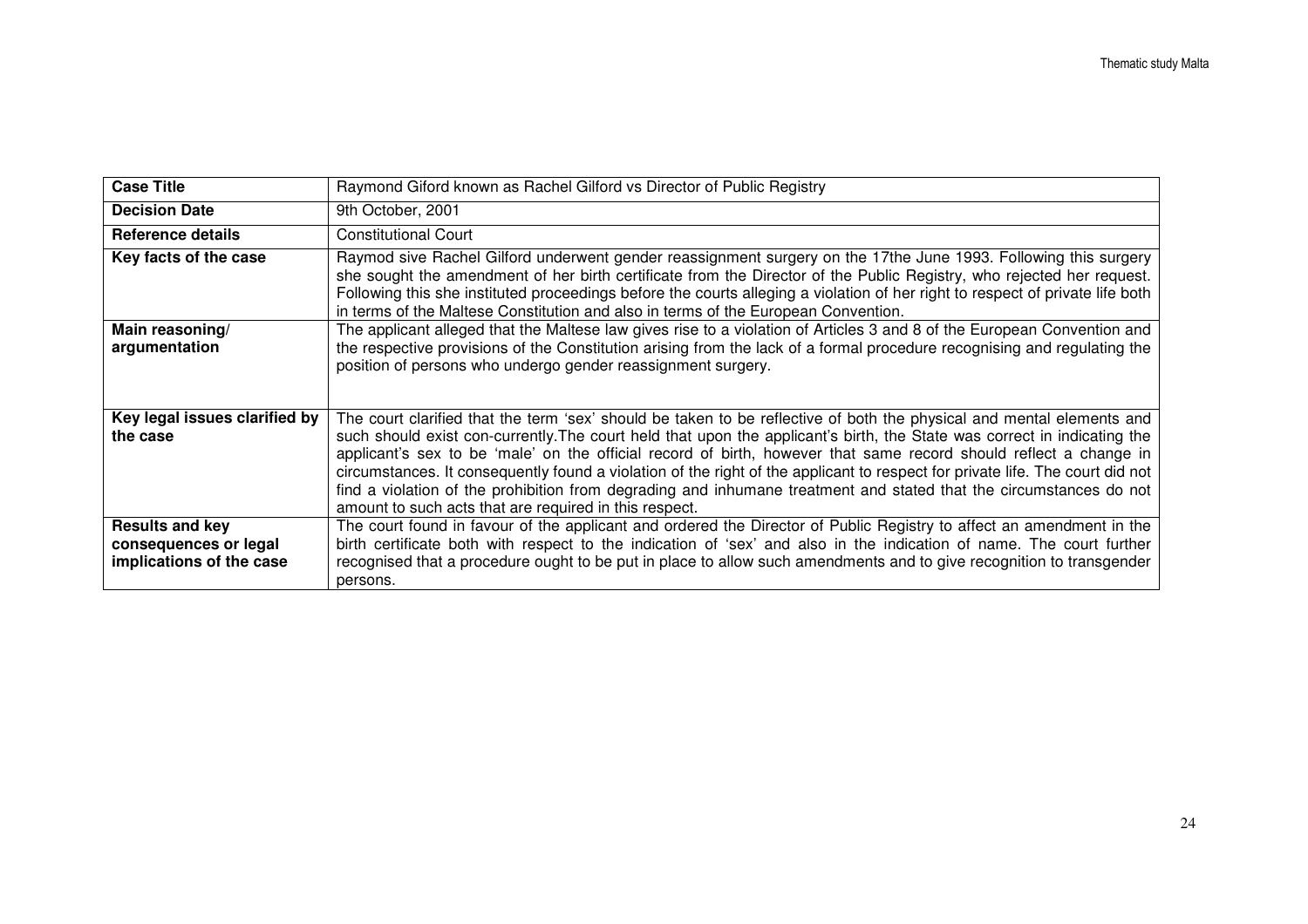Chapter I, Case law relevant to the impact of good practices on homophobia and/or discrimination on the ground of sexual orientation, case 1

No such case law has been identified.